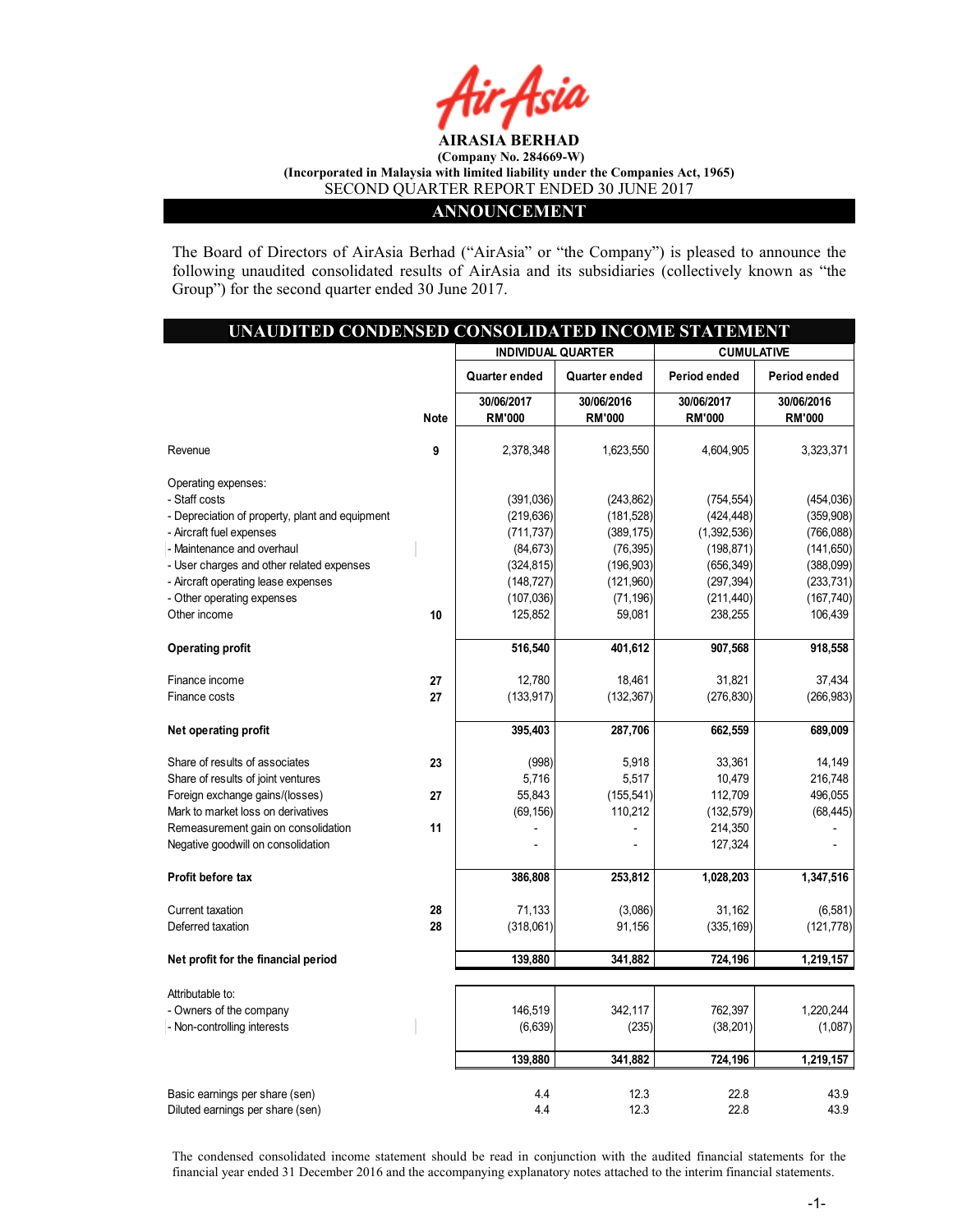Air Asia

# UNAUDITED CONDENSED CONSOLIDATED STATEMENT OF COMPREHENSIVE INCOME

|                                                    |      | <b>INDIVIDUAL QUARTER</b>   |                             | <b>CUMULATIVE</b>           |                             |
|----------------------------------------------------|------|-----------------------------|-----------------------------|-----------------------------|-----------------------------|
|                                                    |      | Quarter ended               | Quarter ended               | Period ended                | Period ended                |
|                                                    | Note | 30/06/2017<br><b>RM'000</b> | 30/06/2016<br><b>RM'000</b> | 30/06/2017<br><b>RM'000</b> | 30/06/2016<br><b>RM'000</b> |
| Net profit for the financial period                |      | 139,880                     | 341,882                     | 724,196                     | 1,219,157                   |
| Other comprehensive income/(loss)                  |      |                             |                             |                             |                             |
| Available-for-sale financial assets                |      | (10, 710)                   | 57,971                      | 10.067                      | 126,908                     |
| Cash flow hedges                                   | 12   | (101, 216)                  | 280,941                     | (228, 294)                  | (87, 591)                   |
| Foreign currency translation differences           |      | 39,714                      | 14,422                      | 131,678                     | (7,024)                     |
| Total comprehensive income                         |      |                             |                             |                             |                             |
| for the period                                     |      | 67,668                      | 695,216                     | 637,647                     | 1,251,450                   |
| Total comprehensive income/(loss) attributable to: |      |                             |                             |                             |                             |
| Owners of the Company                              |      | 74,307                      | 695,451                     | 675,848                     | 1,252,537                   |
| Non-controlling interests                          |      | (6,639)                     | (235)                       | (38, 201)                   | (1,087)                     |
|                                                    |      | 67,668                      | 695,216                     | 637,647                     | 1,251,450                   |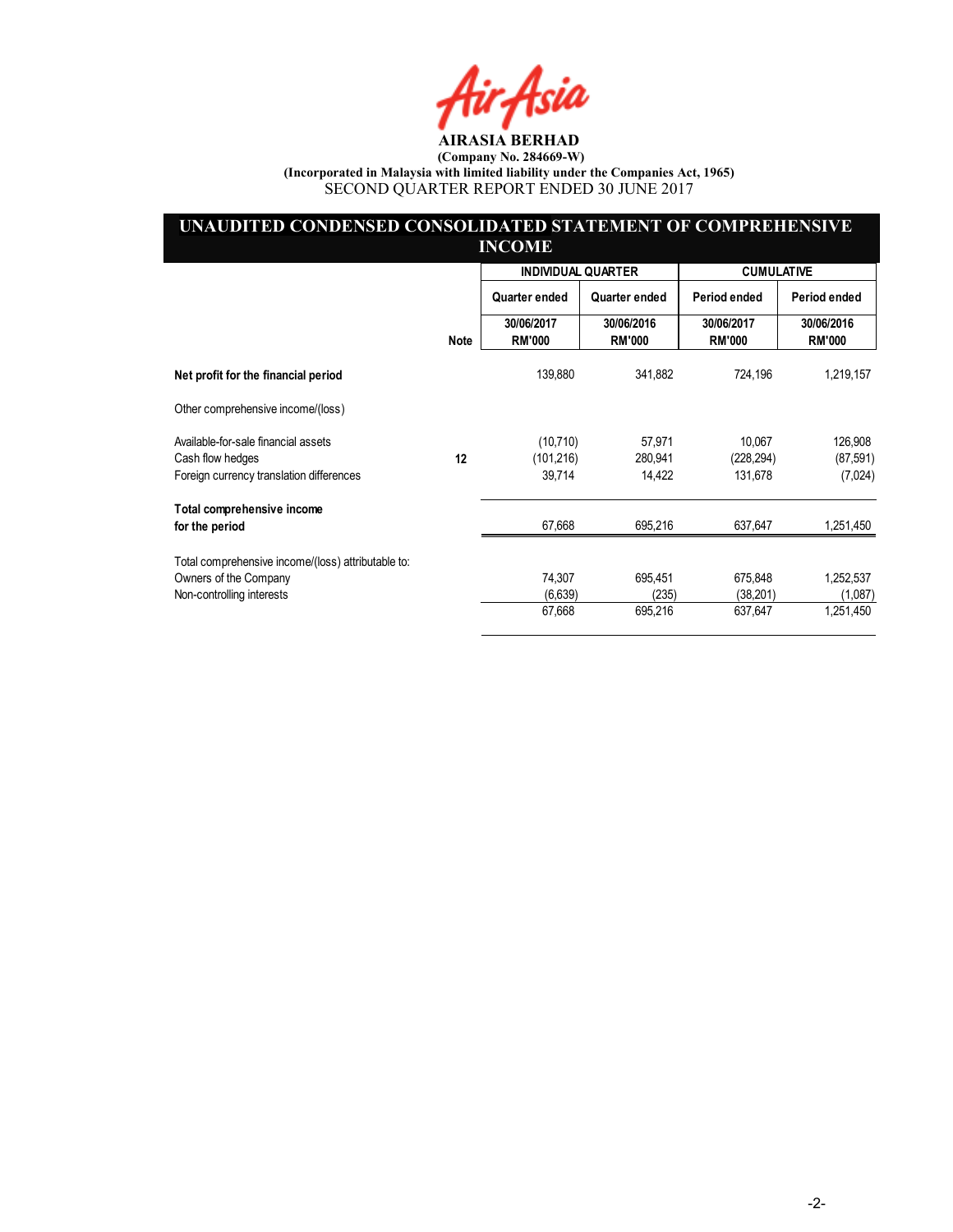Air Asia

# UNAUDITED CONDENSED CONSOLIDATED CASH FLOW STATEMENTS

|                                                                          | <b>PERIOD ENDED</b>         | <b>PERIOD ENDED</b>         |
|--------------------------------------------------------------------------|-----------------------------|-----------------------------|
|                                                                          | 30/06/2017<br><b>RM'000</b> | 30/06/2016<br><b>RM'000</b> |
| <b>CASH FLOWS FROM OPERATING ACTIVITIES</b>                              |                             |                             |
| Profit before taxation                                                   | 1,028,203                   | 1,347,516                   |
| Adjustments:                                                             |                             |                             |
| Property, plant and equipment                                            |                             |                             |
| - Depreciation                                                           | 424,448                     | 359,908                     |
| - Gain on disposal                                                       | (19)                        | (9, 197)                    |
| Employee benefit expenses<br>Impairment of property, plant and equipment | (682)                       | 11,659                      |
| Remeasurement gain on consolidation                                      | (214, 350)                  |                             |
| Negative goodwill on consolidation                                       | (127, 324)                  |                             |
| Fair value loss on derivative financial intruments                       | 304,590                     | 30,077                      |
| Share of results of joint ventures                                       | (10, 479)                   | (14, 149)                   |
| Share of results of associates                                           | (33, 361)                   | (216, 748)                  |
| Net unrealised foreign exchange gain                                     | (112, 709)                  | (474, 545)                  |
| Interest expense                                                         | 276,830                     | 287,198                     |
| Interest income                                                          | (31, 821)                   | (37, 434)                   |
|                                                                          | 1,503,326                   | 1,284,285                   |
| Changes in working capital                                               |                             |                             |
| Inventories                                                              | (20, 793)                   | (14, 431)                   |
| Receivables and prepayments                                              | (141, 546)                  | (182, 880)                  |
| Trade and other payables<br>Intercompany balances                        | (89, 884)<br>(128, 330)     | 178,473<br>(200, 071)       |
| <b>Cash generated from operations</b>                                    | 1,122,773                   | 1,065,376                   |
|                                                                          |                             |                             |
| Interest paid                                                            | (181,008)                   | (243, 311)                  |
| Interest received                                                        | 22,054                      | 21,006                      |
| Tax paid                                                                 | (5,827)                     | (11,604)                    |
| Net cash generated from operating activities                             | 957,992                     | 831,467                     |
| <b>CASH FLOWS FROM INVESTING ACTIVITIES</b>                              |                             |                             |
| Property, plant and equipment                                            |                             |                             |
| - Additions                                                              | (692, 660)                  | (247, 568)                  |
| - Proceeds from disposal                                                 | 35                          | 10,364                      |
| - Investment in associates companies                                     |                             | (53, 400)                   |
| Additional subscription of shares in associates                          | (38, 340)                   |                             |
| Repayment of advances by an associate                                    |                             | 48,464                      |
| Acquisition of subsidiaries, net of cash                                 | 123,937                     | (101, 500)                  |
| Net cash generated from/(used in) investing activities                   | (607, 028)                  | (343, 640)                  |
| <b>CASH FLOWS FROM FINANCING FACILITIES</b>                              |                             |                             |
| Proceeds from issuance of shares                                         | 1,006,200                   |                             |
| Buy-back of shares                                                       |                             | (160)                       |
| Dividends paid                                                           | (401, 025)                  | (111, 315)                  |
| Proceeds from borrowings                                                 | 236,438                     | 7,503                       |
| Repayment of borrowings                                                  | (937, 537)                  | (1,224,645)                 |
| Net cash generated from/(used in) financing activities                   | (95, 924)                   | (1,328,617)                 |
|                                                                          |                             |                             |
| <b>NET INCREASE/(DECREASE) FOR THE</b><br><b>FINANCIAL PERIOD</b>        |                             |                             |
|                                                                          | 255,040                     | (840, 790)                  |
| <b>CASH AND CASH EQUIVALENTS AT BEGINNING</b>                            |                             |                             |
| OF THE FINANCIAL YEAR                                                    | 1,741,573                   | 2,426,696                   |
|                                                                          |                             |                             |
| <b>CURRENCY TRANSLATION DIFFERENCES</b>                                  | 70,271                      | (2,799)                     |
| CASH AND CASH EQUIVALENTS AT END OF                                      |                             |                             |
| <b>FINANCIAL PERIOD*</b>                                                 | 2,066,884                   | 1,583,107                   |
|                                                                          |                             |                             |

\* Included within the balance at end of the financial period is an amount RM17.2 million restricted cash pledged as securities for banking facilities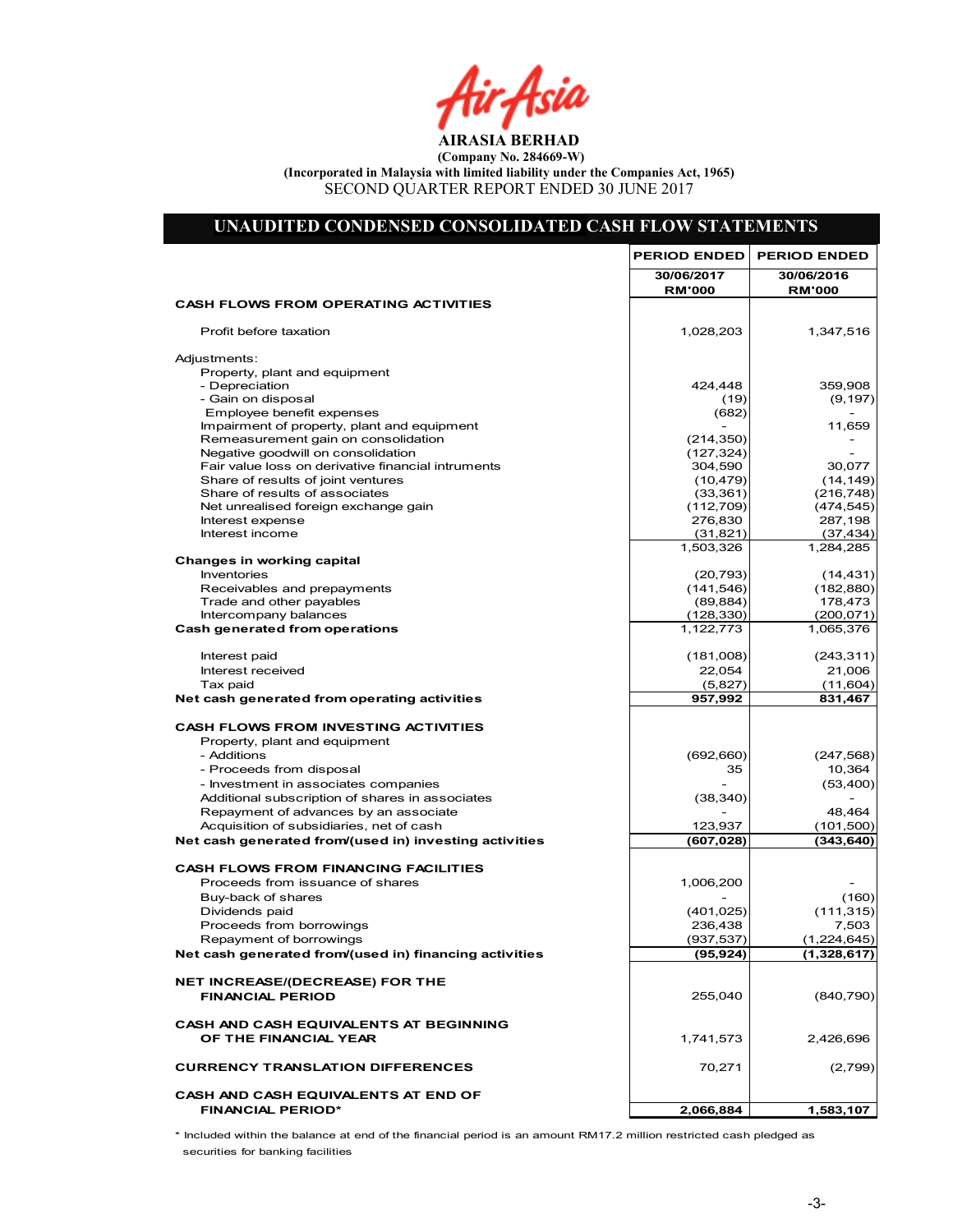hir Asia

# UNAUDITED CONDENSED CONSOLIDATED STATEMENT OF FINANCIAL POSITION

| 31/12/2016<br>30/06/2017<br><b>RM'000</b><br><b>RM'000</b><br><b>Note</b><br><b>NON CURRENT ASSETS</b><br>Property, plant and equipment<br>15<br>11,719,925<br>10,826,682<br>23<br>Investment in associates<br>555,203<br>2,210,587<br>188,309<br>Investment in a jointly controlled entity<br>198,788<br>Available-for-sale financial assets<br>366,672<br>356,605<br>31<br>322,500<br>Intangible assets<br>121,827<br>Deferred tax assets<br>643,757<br>749,213<br>32<br>Receivables and prepayments<br>1,400,714<br>1,433,054<br>Deposits on aircraft purchase<br>236,789<br>112,133<br>Amounts due from associates<br>33<br>344,861<br>34<br>867,949<br>Derivative financial instruments<br>606,027<br>16,050,375<br>17,211,220<br><b>CURRENT ASSETS</b><br>64,659<br><b>Inventories</b><br>43,866<br>Receivables and prepayments<br>32<br>1,121,653<br>1,087,657<br>Deposits on aircraft purchase<br>642,118<br>658,115<br>Amounts due from joint ventures<br>12,819 |         |
|---------------------------------------------------------------------------------------------------------------------------------------------------------------------------------------------------------------------------------------------------------------------------------------------------------------------------------------------------------------------------------------------------------------------------------------------------------------------------------------------------------------------------------------------------------------------------------------------------------------------------------------------------------------------------------------------------------------------------------------------------------------------------------------------------------------------------------------------------------------------------------------------------------------------------------------------------------------------------|---------|
|                                                                                                                                                                                                                                                                                                                                                                                                                                                                                                                                                                                                                                                                                                                                                                                                                                                                                                                                                                           |         |
|                                                                                                                                                                                                                                                                                                                                                                                                                                                                                                                                                                                                                                                                                                                                                                                                                                                                                                                                                                           |         |
|                                                                                                                                                                                                                                                                                                                                                                                                                                                                                                                                                                                                                                                                                                                                                                                                                                                                                                                                                                           |         |
|                                                                                                                                                                                                                                                                                                                                                                                                                                                                                                                                                                                                                                                                                                                                                                                                                                                                                                                                                                           |         |
|                                                                                                                                                                                                                                                                                                                                                                                                                                                                                                                                                                                                                                                                                                                                                                                                                                                                                                                                                                           |         |
|                                                                                                                                                                                                                                                                                                                                                                                                                                                                                                                                                                                                                                                                                                                                                                                                                                                                                                                                                                           |         |
|                                                                                                                                                                                                                                                                                                                                                                                                                                                                                                                                                                                                                                                                                                                                                                                                                                                                                                                                                                           |         |
|                                                                                                                                                                                                                                                                                                                                                                                                                                                                                                                                                                                                                                                                                                                                                                                                                                                                                                                                                                           |         |
|                                                                                                                                                                                                                                                                                                                                                                                                                                                                                                                                                                                                                                                                                                                                                                                                                                                                                                                                                                           |         |
|                                                                                                                                                                                                                                                                                                                                                                                                                                                                                                                                                                                                                                                                                                                                                                                                                                                                                                                                                                           |         |
|                                                                                                                                                                                                                                                                                                                                                                                                                                                                                                                                                                                                                                                                                                                                                                                                                                                                                                                                                                           |         |
|                                                                                                                                                                                                                                                                                                                                                                                                                                                                                                                                                                                                                                                                                                                                                                                                                                                                                                                                                                           |         |
|                                                                                                                                                                                                                                                                                                                                                                                                                                                                                                                                                                                                                                                                                                                                                                                                                                                                                                                                                                           |         |
|                                                                                                                                                                                                                                                                                                                                                                                                                                                                                                                                                                                                                                                                                                                                                                                                                                                                                                                                                                           |         |
|                                                                                                                                                                                                                                                                                                                                                                                                                                                                                                                                                                                                                                                                                                                                                                                                                                                                                                                                                                           |         |
|                                                                                                                                                                                                                                                                                                                                                                                                                                                                                                                                                                                                                                                                                                                                                                                                                                                                                                                                                                           |         |
|                                                                                                                                                                                                                                                                                                                                                                                                                                                                                                                                                                                                                                                                                                                                                                                                                                                                                                                                                                           |         |
|                                                                                                                                                                                                                                                                                                                                                                                                                                                                                                                                                                                                                                                                                                                                                                                                                                                                                                                                                                           |         |
|                                                                                                                                                                                                                                                                                                                                                                                                                                                                                                                                                                                                                                                                                                                                                                                                                                                                                                                                                                           | 8,952   |
| 33<br>511,446<br>Amounts due from associates<br>165,825                                                                                                                                                                                                                                                                                                                                                                                                                                                                                                                                                                                                                                                                                                                                                                                                                                                                                                                   |         |
| Amounts due from related parties<br>28,686<br>37,424                                                                                                                                                                                                                                                                                                                                                                                                                                                                                                                                                                                                                                                                                                                                                                                                                                                                                                                      |         |
| Deposits, bank and cash balances<br>2,066,884<br>1,741,573                                                                                                                                                                                                                                                                                                                                                                                                                                                                                                                                                                                                                                                                                                                                                                                                                                                                                                                |         |
| 34<br>Derivative financial instruments<br>96,155<br>665,668                                                                                                                                                                                                                                                                                                                                                                                                                                                                                                                                                                                                                                                                                                                                                                                                                                                                                                               |         |
| Tax recoverable<br>19,466                                                                                                                                                                                                                                                                                                                                                                                                                                                                                                                                                                                                                                                                                                                                                                                                                                                                                                                                                 |         |
| 4,198,799<br>4,774,167                                                                                                                                                                                                                                                                                                                                                                                                                                                                                                                                                                                                                                                                                                                                                                                                                                                                                                                                                    |         |
| <b>CURRENT LIABILITIES</b>                                                                                                                                                                                                                                                                                                                                                                                                                                                                                                                                                                                                                                                                                                                                                                                                                                                                                                                                                |         |
| Trade and other payables<br>1,721,108<br>1,882,183<br>35                                                                                                                                                                                                                                                                                                                                                                                                                                                                                                                                                                                                                                                                                                                                                                                                                                                                                                                  |         |
| 937,147<br>607,735<br>Sales in advance                                                                                                                                                                                                                                                                                                                                                                                                                                                                                                                                                                                                                                                                                                                                                                                                                                                                                                                                    |         |
| 47,465<br>448,873<br>Derivative financial instruments<br>34                                                                                                                                                                                                                                                                                                                                                                                                                                                                                                                                                                                                                                                                                                                                                                                                                                                                                                               |         |
| Amounts due to an associates<br>1,239                                                                                                                                                                                                                                                                                                                                                                                                                                                                                                                                                                                                                                                                                                                                                                                                                                                                                                                                     | 3,978   |
| Amounts due to a related parties<br>35,266<br>29,999                                                                                                                                                                                                                                                                                                                                                                                                                                                                                                                                                                                                                                                                                                                                                                                                                                                                                                                      |         |
| 36<br>2,043,169<br>1,945,203<br><b>Borrowings</b><br><b>Current tax liabilities</b>                                                                                                                                                                                                                                                                                                                                                                                                                                                                                                                                                                                                                                                                                                                                                                                                                                                                                       |         |
| 2,290<br>4,787,684<br>4,917,971                                                                                                                                                                                                                                                                                                                                                                                                                                                                                                                                                                                                                                                                                                                                                                                                                                                                                                                                           |         |
| (143, 804)<br><b>NET CURRENT ASSETS/(LIABILITIES)</b><br>(588, 885)                                                                                                                                                                                                                                                                                                                                                                                                                                                                                                                                                                                                                                                                                                                                                                                                                                                                                                       |         |
|                                                                                                                                                                                                                                                                                                                                                                                                                                                                                                                                                                                                                                                                                                                                                                                                                                                                                                                                                                           |         |
| <b>NON CURRENT LIABILITIES</b>                                                                                                                                                                                                                                                                                                                                                                                                                                                                                                                                                                                                                                                                                                                                                                                                                                                                                                                                            |         |
| 35<br>1,529,293<br>Trade and other payables<br>1,735,924                                                                                                                                                                                                                                                                                                                                                                                                                                                                                                                                                                                                                                                                                                                                                                                                                                                                                                                  |         |
| 118,898<br>Amounts due to an associates<br>74,388                                                                                                                                                                                                                                                                                                                                                                                                                                                                                                                                                                                                                                                                                                                                                                                                                                                                                                                         |         |
| Amounts due to a related parties<br>9,051                                                                                                                                                                                                                                                                                                                                                                                                                                                                                                                                                                                                                                                                                                                                                                                                                                                                                                                                 | 9,455   |
| <b>Borrowings</b><br>7,728,706<br>8,633,939<br>36                                                                                                                                                                                                                                                                                                                                                                                                                                                                                                                                                                                                                                                                                                                                                                                                                                                                                                                         |         |
| Derivative financial instruments<br>34<br>119,231<br>148,052                                                                                                                                                                                                                                                                                                                                                                                                                                                                                                                                                                                                                                                                                                                                                                                                                                                                                                              |         |
| Provision for retirement benefits<br>67,625                                                                                                                                                                                                                                                                                                                                                                                                                                                                                                                                                                                                                                                                                                                                                                                                                                                                                                                               |         |
| 9,734,925<br>10,439,637                                                                                                                                                                                                                                                                                                                                                                                                                                                                                                                                                                                                                                                                                                                                                                                                                                                                                                                                                   |         |
|                                                                                                                                                                                                                                                                                                                                                                                                                                                                                                                                                                                                                                                                                                                                                                                                                                                                                                                                                                           |         |
| 5,726,565<br>6,627,779                                                                                                                                                                                                                                                                                                                                                                                                                                                                                                                                                                                                                                                                                                                                                                                                                                                                                                                                                    |         |
| <b>CAPITAL AND RESERVES</b>                                                                                                                                                                                                                                                                                                                                                                                                                                                                                                                                                                                                                                                                                                                                                                                                                                                                                                                                               |         |
| $\overline{ }$<br>2,515,438<br>278,297<br>Share capital                                                                                                                                                                                                                                                                                                                                                                                                                                                                                                                                                                                                                                                                                                                                                                                                                                                                                                                   |         |
| 1,230,941<br>Share Premium<br>(160)<br>Treasury shares                                                                                                                                                                                                                                                                                                                                                                                                                                                                                                                                                                                                                                                                                                                                                                                                                                                                                                                    | (160)   |
| 178,671<br>Foreign exchange reserve                                                                                                                                                                                                                                                                                                                                                                                                                                                                                                                                                                                                                                                                                                                                                                                                                                                                                                                                       | 46,993  |
| Retained earnings<br>5,655,840<br>5,294,468                                                                                                                                                                                                                                                                                                                                                                                                                                                                                                                                                                                                                                                                                                                                                                                                                                                                                                                               |         |
| <b>Other Reserves</b><br>(435, 781)<br>(217, 554)                                                                                                                                                                                                                                                                                                                                                                                                                                                                                                                                                                                                                                                                                                                                                                                                                                                                                                                         |         |
| 7,914,008<br>6,632,985                                                                                                                                                                                                                                                                                                                                                                                                                                                                                                                                                                                                                                                                                                                                                                                                                                                                                                                                                    |         |
| Non-controlling interests<br>(2, 187, 443)                                                                                                                                                                                                                                                                                                                                                                                                                                                                                                                                                                                                                                                                                                                                                                                                                                                                                                                                | (5,206) |
| 5,726,565<br>6,627,779<br><b>Total equity</b>                                                                                                                                                                                                                                                                                                                                                                                                                                                                                                                                                                                                                                                                                                                                                                                                                                                                                                                             |         |
| Net assets per share attributable to ordinary                                                                                                                                                                                                                                                                                                                                                                                                                                                                                                                                                                                                                                                                                                                                                                                                                                                                                                                             |         |
| equity holders of the Company (RM)<br>1.71                                                                                                                                                                                                                                                                                                                                                                                                                                                                                                                                                                                                                                                                                                                                                                                                                                                                                                                                | 2.38    |

The condensed consolidated statement of financial position should be read in conjunction with the audited financial statements for the financial year ended 31 December 2016 and the accompanying explanatory notes attached to the interim financial statements.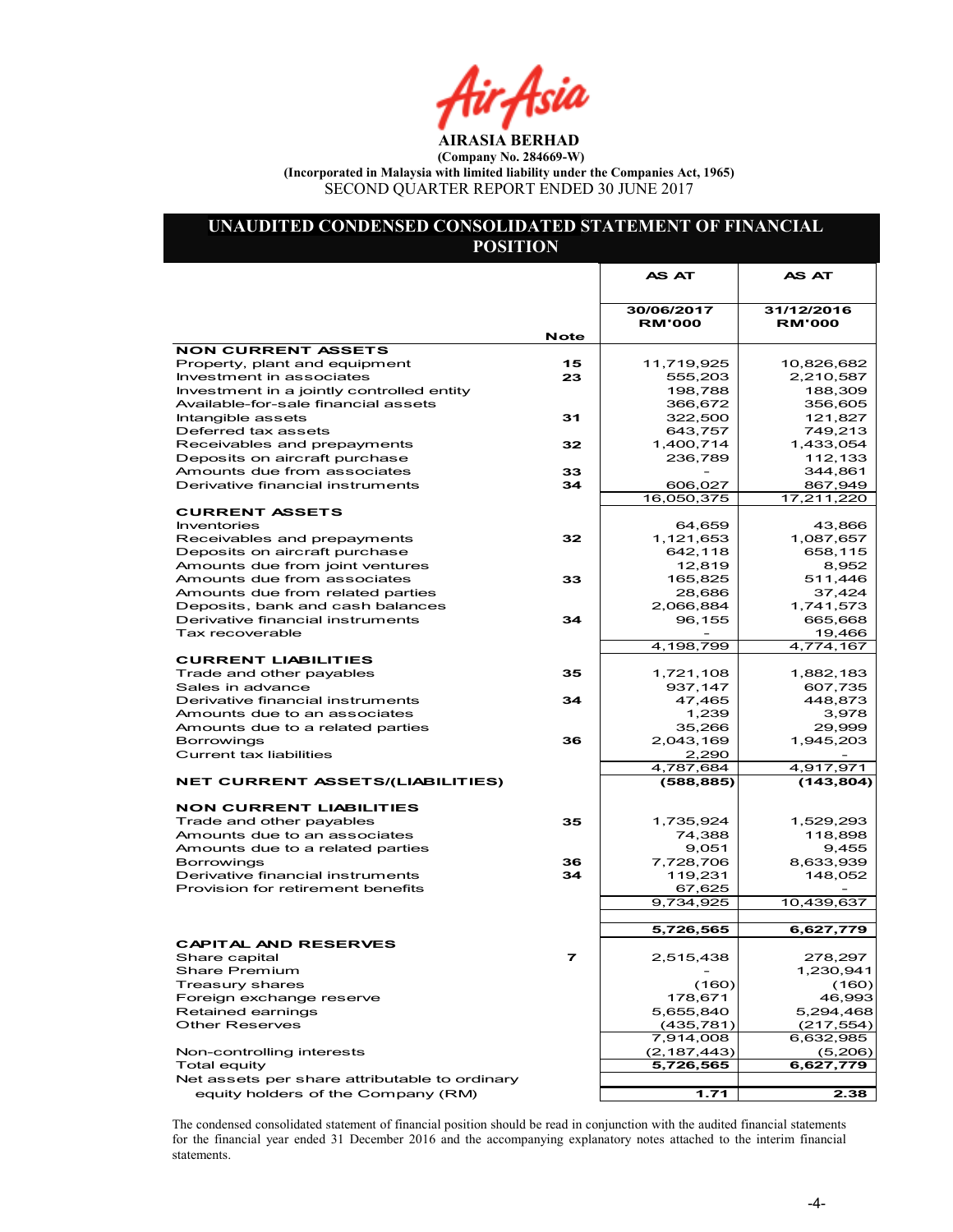4ir Asia **AIRASIA BERHAD** 

(Incorporated in Malaysia with limited liability under the Companies Act, 1965) (Incorporated in Malaysia with limited liability under the Companies Act, 1965) SECOND QUARTER REPORT ENDED 30 JUNE 2017 SECOND QUARTER REPORT ENDED 30 JUNE 2017 (Company No. 284669-W) (Company No. 284669-W) AIRASIA BERHAD

# UNAUDITED CONDENSED CONSOLIDATED STATEMENT OF CHANGES IN EQUITY UNAUDITED CONDENSED CONSOLIDATED STATEMENT OF CHANGES IN EQUIT

|                                                                    |                  |                                          |                           |                   | Attributable to owners of the Company |                          |                                |                            |                         |                     |                         |
|--------------------------------------------------------------------|------------------|------------------------------------------|---------------------------|-------------------|---------------------------------------|--------------------------|--------------------------------|----------------------------|-------------------------|---------------------|-------------------------|
|                                                                    |                  | Issued and fully paid<br>ordinary shares |                           |                   |                                       |                          |                                |                            |                         |                     |                         |
|                                                                    |                  | of RM0.10 each                           |                           | Foreign           | Cash flow                             | Available-               |                                |                            |                         | don-                |                         |
|                                                                    | Number           | Nominal                                  | Share                     | exchange          | hedge                                 | for-sale                 | Treasury                       | Retained                   |                         | controlling         | Total                   |
| <b>Note</b>                                                        | of shares<br>000 | <b>RM'000</b><br>value                   | remium<br>RM'000<br>ō,    | reserve<br>RM'000 | reserve<br>RM'000                     | reserve<br><b>RM'000</b> | <b>RM'000</b><br><b>Shares</b> | earnings<br><b>RM</b> '000 | RM'000<br>Total         | interests<br>RM'000 | <b>RM'000</b><br>equity |
| At 1 January 2017                                                  | 2,782,974        | 278,297                                  | 230,941<br>$\overline{ }$ | 46,993            | (441, 994)                            | 224,440                  | (160)                          | 5,294,468                  | 6,632,985               | (5,206)             | 6,627,779               |
| Transactions with owners:<br>ssuance of shares<br><b>Dividends</b> | 559,000<br>7     | 55,900                                   | 950,300                   |                   |                                       |                          |                                | (401, 025)                 | (401, 025)<br>1,006,200 |                     | (401, 025)<br>1,006,200 |
| Transfer to no-par value regime                                    |                  | 2,181,241                                | (2, 181, 241)             |                   |                                       |                          |                                | ï                          | Ţ                       |                     | ï                       |
| Net profit for the year                                            |                  |                                          |                           |                   |                                       |                          |                                | 762,397                    | 762,397                 | (38, 201)           | 724,196                 |
| Other comprehensive income                                         |                  |                                          |                           | 131,678           | (228, 294)                            | 10,067                   |                                |                            | (86, 549)               |                     | (86, 549)               |
| Non-controlling interest arising<br>from business combination      |                  | Ţ                                        |                           | ï                 | Ţ                                     | Ţ                        |                                | ı                          | $\mathbf{I}$            | (2, 144, 036)       | (2, 144, 036)           |
| At 30 June 2017                                                    | 3,341,974        | 2,515,438                                |                           | 178,671           | (670, 288)                            | 234,507                  | (160)                          | 5,655,840                  | 7,914,008               | (2, 187, 443)       | 5,726,565               |
| At 1 January 2016                                                  | 2,782,974        | 278,297                                  | 230,941                   | 18,948            | (539, 968)                            | 108,370                  |                                | 3,355,740                  | 4,452,328               | (1,474)             | 4,450,854               |
| Transactions with owners:<br>Dividends                             |                  |                                          |                           |                   |                                       |                          |                                | (111,315)                  | (11,315)                |                     | (111, 315)              |
| Net profit for the financial year                                  |                  |                                          |                           |                   |                                       |                          |                                | 1,220,244                  | 1,220,244               | (1,087)             | 1,219,157               |
| Other comprehensive income/(loss)                                  |                  |                                          |                           | (7,024)           | (87,591)                              | 126,908                  |                                |                            | 32,293                  |                     | 32,293                  |
| Buy-back of own shares                                             |                  |                                          |                           |                   |                                       |                          | (160)                          |                            | (160)                   |                     | (160)                   |
| Non-controlling interest arising<br>from business combination      |                  | ı                                        |                           |                   |                                       |                          |                                |                            |                         | (5,994)             | (5, 994)                |
| At 30 June 2016                                                    | 2,782,974        | 278,297                                  | ,230,941<br>٣             | 11,924            | (627, 559)                            | 235,278                  | (160)                          | 4,464,669                  | 5,593,390               | (8,555)             | 5,584,835               |

The condensed consolidated statement of changes in equity should be read in conjunction with the audited financial statements for the financial year ended 31 December 2016 and the accompanying<br>explanatory notes attached to The condensed consolidated statement of changes in equity should be read in conjunction with the audited financial statements for the financial year ended 31 December 2016 and the accompanying explanatory notes attached to the interim financial statements.

 $\dot{\phi}$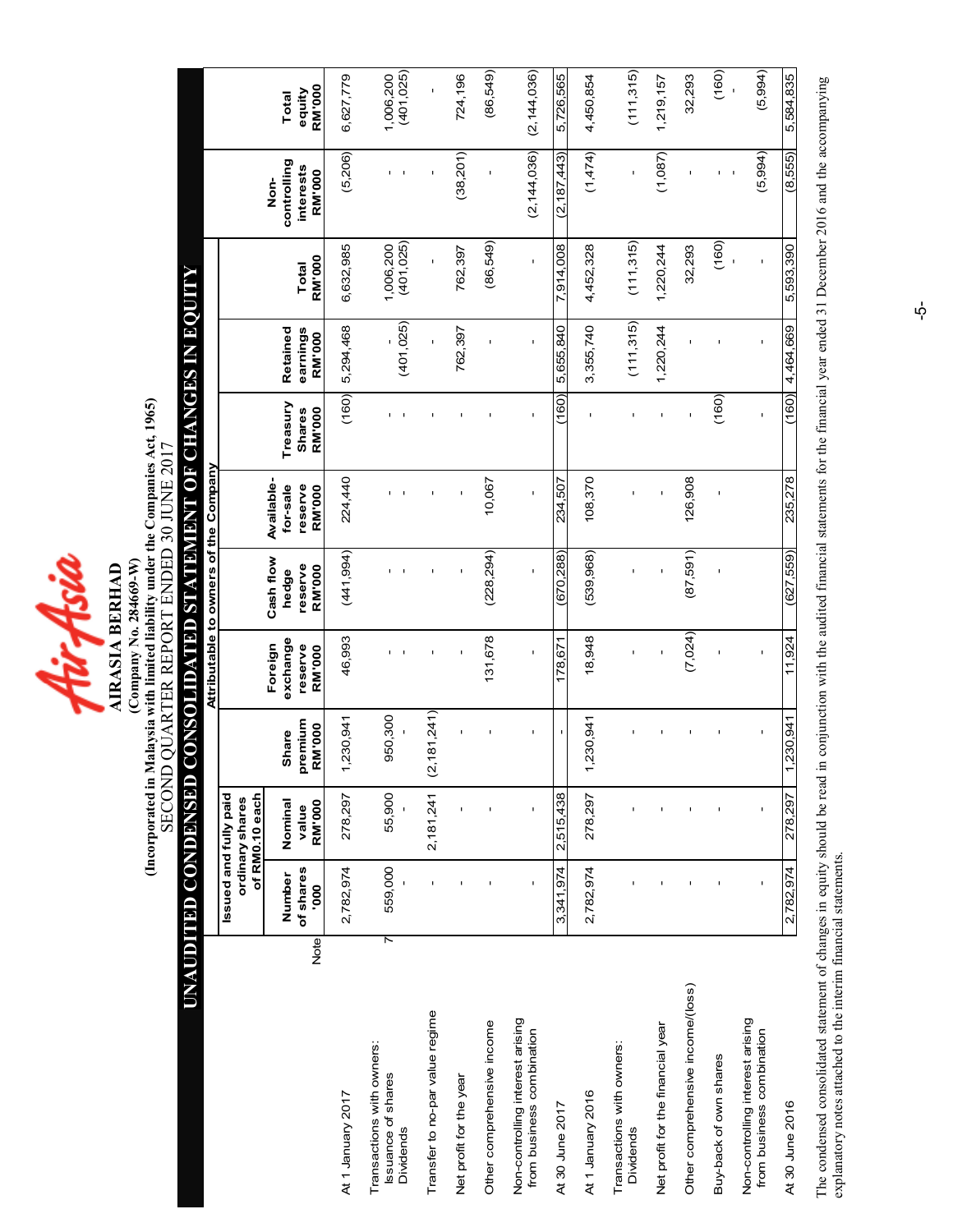# NOTES TO THE UNAUDITED ACCOUNTS – 30 JUNE 2017

#### 1. Basis of preparation

The interim financial report is unaudited and has been prepared in accordance with Malaysian Financial Reporting Standard ("MFRS") 134: "Interim Financial Reporting" and paragraph 9.22 and Appendix 9B of the Bursa Malaysia Securities Berhad ("Bursa Malaysia") Listing Requirements.

The interim financial statements should be read in conjunction with the audited financial statements of the Group for the financial year ended 31 December 2016.

The Company has the following investees which operate the airline business under the AirAsia brand in various countries:

- PT Indonesia AirAsia 49%
- AirAsia Inc. Group of companies  $40\%$ 
	- $\triangleright$  Philippines AirAsia Inc. 19.6% effective interest through AirAsia Inc.
- Thai AirAsia Co. Ltd  $-45\%$
- AirAsia Japan Co. Ltd  $-49\%$
- AirAsia (India) Private Limited 49%

The effective equity shareholdings in these investees range from 19.6% to 49%. In prior years, the Board had determined that the Company only had significant influence over these investees, through the respective Brand Licence Agreements ("BLA"), and did not have power over these investees, and had therefore accounted for these investees as associates.

This determination is based on the substantive rights granted by the respective Shareholders' Agreements entered between the Company and the other shareholders of these investees.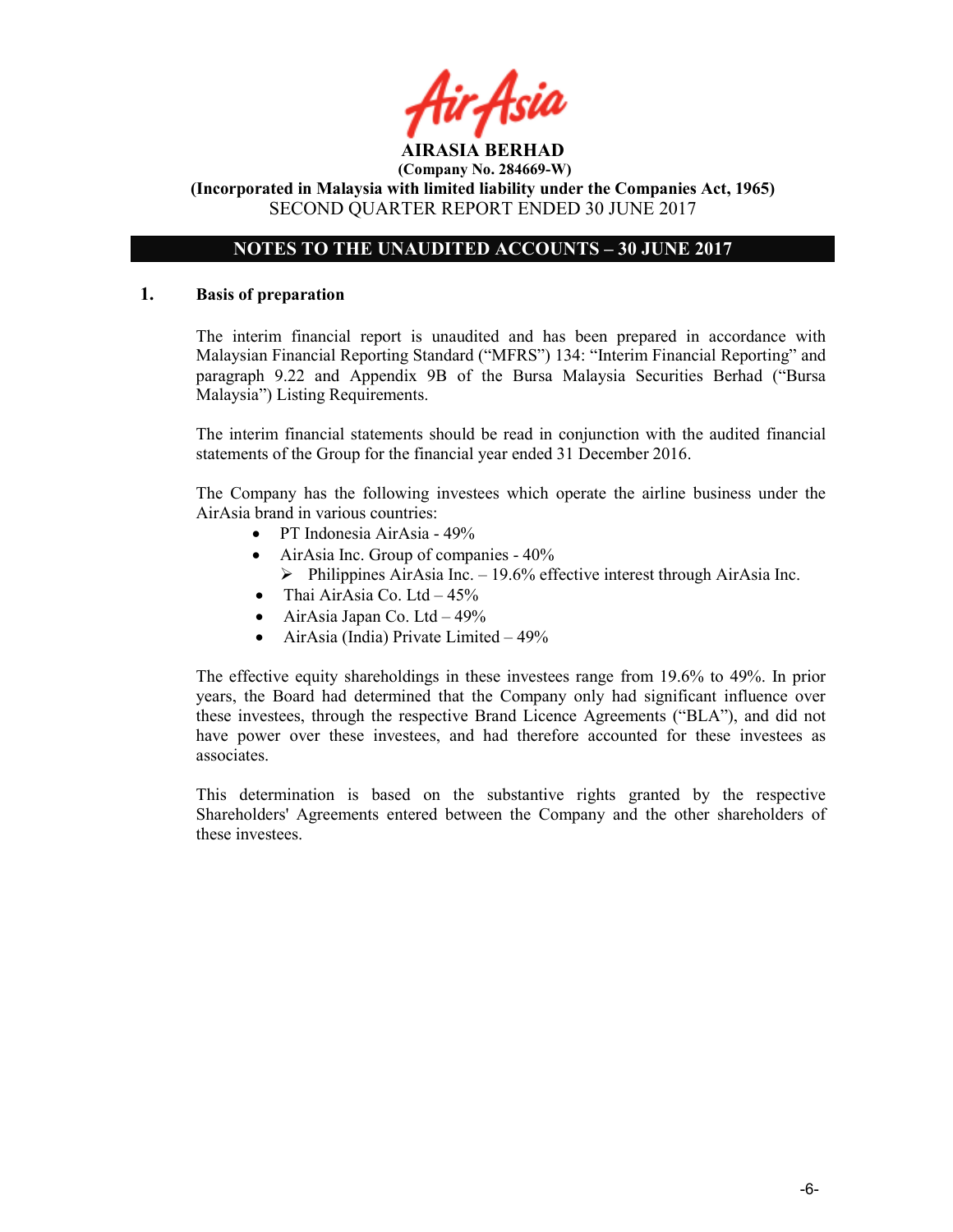# NOTES TO THE UNAUDITED ACCOUNTS – 30 JUNE 2017

# 1. Basis of preparation (continued)

In the first quarter of 2017, the Company had entered into a Supplementary BLA with each of the following investees:

- PT Indonesia AirAsia
- AirAsia Inc.
- Philippines AirAsia Inc.

Effective from 1 January 2017, the effective date specified in the Supplementary BLAs, the respective investees have undertaken to comply at all times with the recommendations made by the Company under the BLA. Pursuant to this, in accordance to MFRS 10, these investees are deemed as subsidiaries for accounting consolidation purpose.

# 2. Summary of significant accounting policies

The accounting policies and methods of computation adopted for the interim financial statements are consistent with those adopted for the audited financial statements for the financial year ended 31 December 2016.

Details of standards, amendments to published standards and interpretations to existing standards that are applicable to the Group with effect from 1 January 2016 or later are provided in part B general information and summary of significant accounting policies in the audited financial statements of the Group for the financial year ended 31 December 2016. The adoption of the standards applicable to the Group that came into effect on 1 January 2016 did not have any significant impact on the Group upon initial application. The Group did not early adopt any new standards, amendments to published standards and interpretation to existing standards.

# 3. Auditors' report on preceding annual financial statements

The auditors have expressed an unqualified opinion on the Group's statutory financial statements for the financial year ended 31 December 2016 in their report dated 5 April 2017.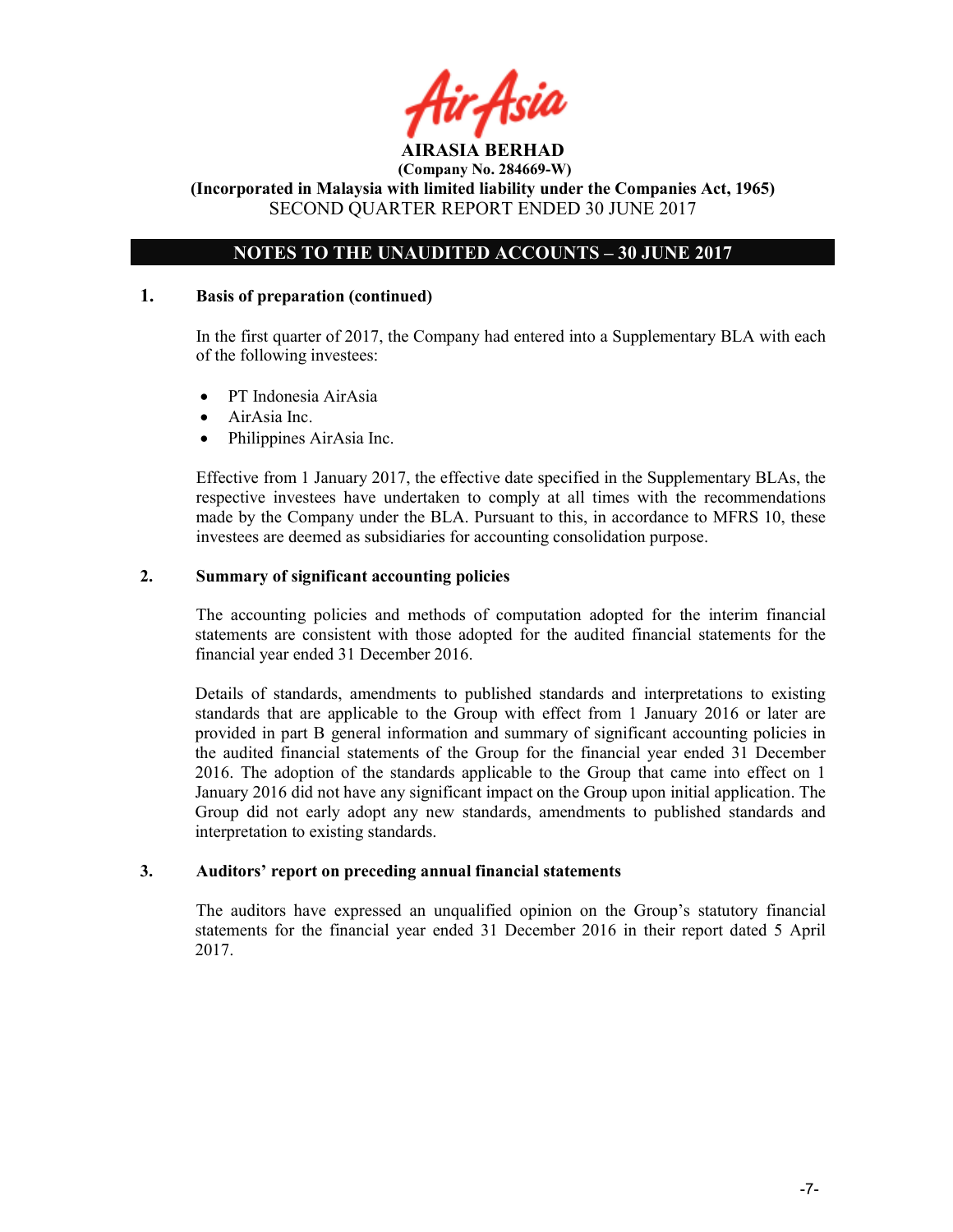# NOTES TO THE UNAUDITED ACCOUNTS – 30 JUNE 2017

#### 4. Seasonality of operations

AirAsia is primarily involved in the provision of air transportation services and thus, is subject to the seasonal demand for air travel. The load factor was 89% in the quarter under review, which was 2 percentage points higher than the same period last year. Compared against the immediate preceding quarter (first quarter January - March 2017), the load factor has remained consistent. This seasonal pattern is in line with the expectation of the Group.

#### 5. Unusual items due to their nature, size or incidence

There were no unusual items affecting assets, liabilities, equity, net income or cash flows during the current quarter and financial period-to-date.

#### 6. Changes in estimates

There were no changes in estimates that have had material effect in the current quarter and financial period-to-date results.

# 7. Capital and reserves

During the previous quarter ended 31 March 2017, the Company increased its issued share capital by 559,000,000 new ordinary shares at RM1.80 each. These shares rank pari passu with the existing ordinary shares. The total issued and paid-up share capital of the Company has increased to RM2,515,438,000 comprising 3,341,974,080 ordinary shares.

# 8. Dividend paid

The first and final single-tier dividend of 12 sen per share on 3,341,874,080 ordinary shares (excluding 100,000 treasury shares currently owned by the Company) for the financial year ended 31 December 2016 amounting to RM401,024,890 was paid on 23 June 2017.

# 9. Revenue

|                                 | 30/6/2017<br><b>RM</b> million | Quarter ended Quarter ended<br>30/6/2016<br><b>RM</b> million |
|---------------------------------|--------------------------------|---------------------------------------------------------------|
| Passenger seat sales            | 1,704.5                        | 991.4                                                         |
| Baggage fees                    | 232.7                          | 139.1                                                         |
| Aircraft operating lease income | 218.9                          | 328.5                                                         |
| Other revenue                   | 222.2                          | 164.6                                                         |
|                                 | 2,378.3                        | 1,623.6                                                       |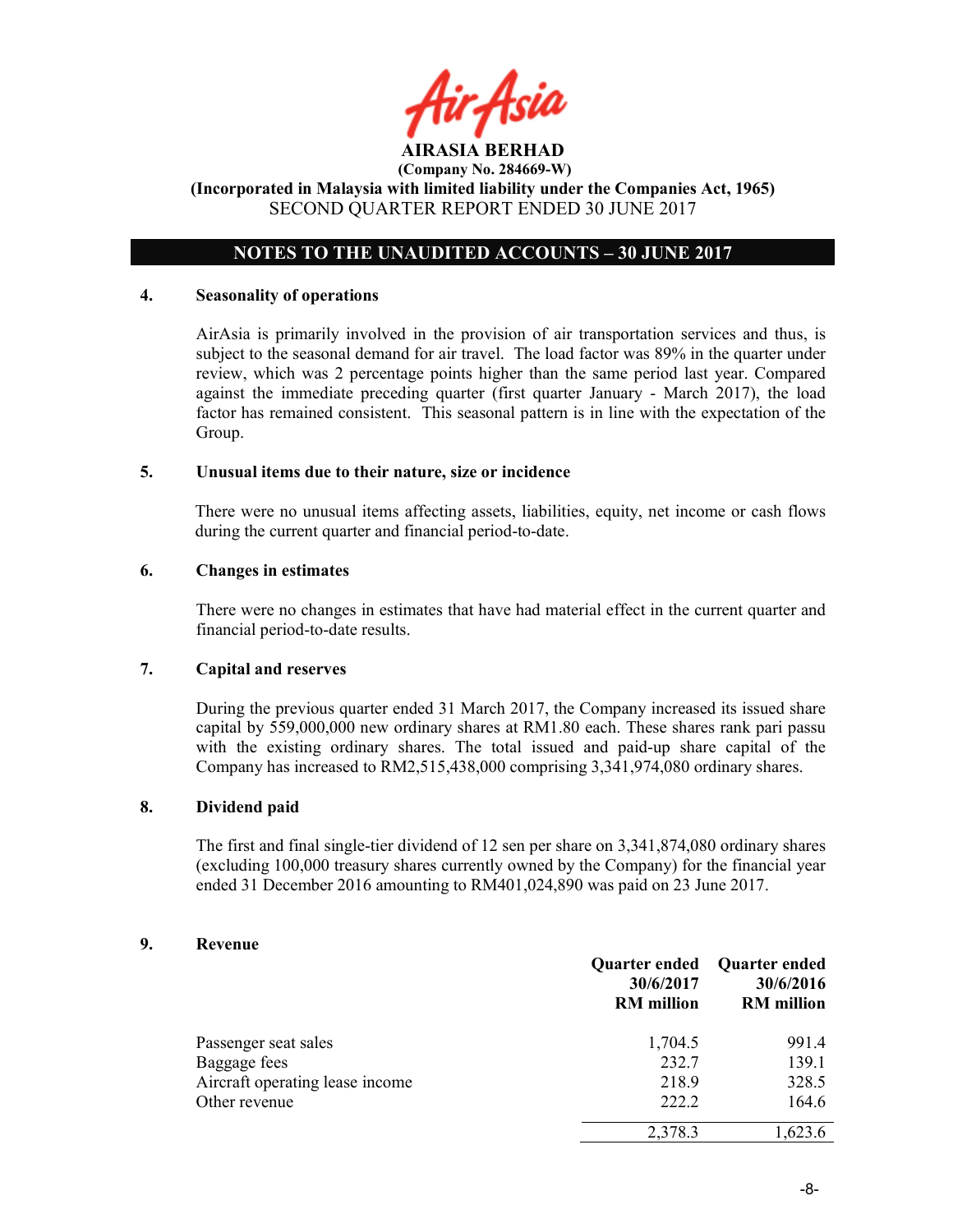

# NOTES TO THE UNAUDITED ACCOUNTS – 30 JUNE 2017

# 9. Revenue (continued)

Other revenue includes revenue from assigned seat, cancellation, documentation, surcharges and other fees, foods and beverages, duty free and merchandise and freight services.

#### 10. Other Income

|                                              | 30/6/2017<br><b>RM</b> million | Quarter ended Quarter ended<br>30/6/2016<br><b>RM</b> million |
|----------------------------------------------|--------------------------------|---------------------------------------------------------------|
| Fees charged for the provision of commercial |                                |                                                               |
| air transport services                       | 24.3                           | 20.8                                                          |
| Charter income                               | 60.4                           |                                                               |
| Others                                       | 41.2                           | 38.3                                                          |
|                                              | 125.9                          | 59.1                                                          |

Charter income represent net income generated by IAA through charter arrangement with PT Indonesia AirAsia Extra. Other income ('others') includes commission income and advertising income.

#### 11. Remeasurement gain on consolidation

MFRS 3, Business Combinations requires revaluation of the previously held interest in the equity accounted investment at its fair value on the acquisition-date, and recognise any gain or loss derived from the deemed disposal in the Income Statement. Pursuant to the consolidation of the investees as mentioned in Note 1 above, the Group recognised a gain from remeasurement of previously held interest in these associates amounting to RM214.4 million.

# 12. Other Comprehensive Income

Cash flow hedges represent fair value changes due to movement in mark-to-market position on effective hedging contracts at 30 June 2017 as compared to 31 March 2017 as follows:

|                                                                         | Quarter ended<br>30/6/2017<br><b>RM</b> million | Quarter ended<br>31/3/2017<br><b>RM</b> million |
|-------------------------------------------------------------------------|-------------------------------------------------|-------------------------------------------------|
| Fair value gain in the period<br>Amount transferred to income statement | (10.7)<br>(101.2)                               | 20.8<br>(127.1)                                 |
|                                                                         | (111.9)                                         | (106.3)                                         |

Fair value changes in effective hedging contracts are recognized directly in equity and are transferred to the income statement in the same period as the underlying hedged item impacts profit or loss.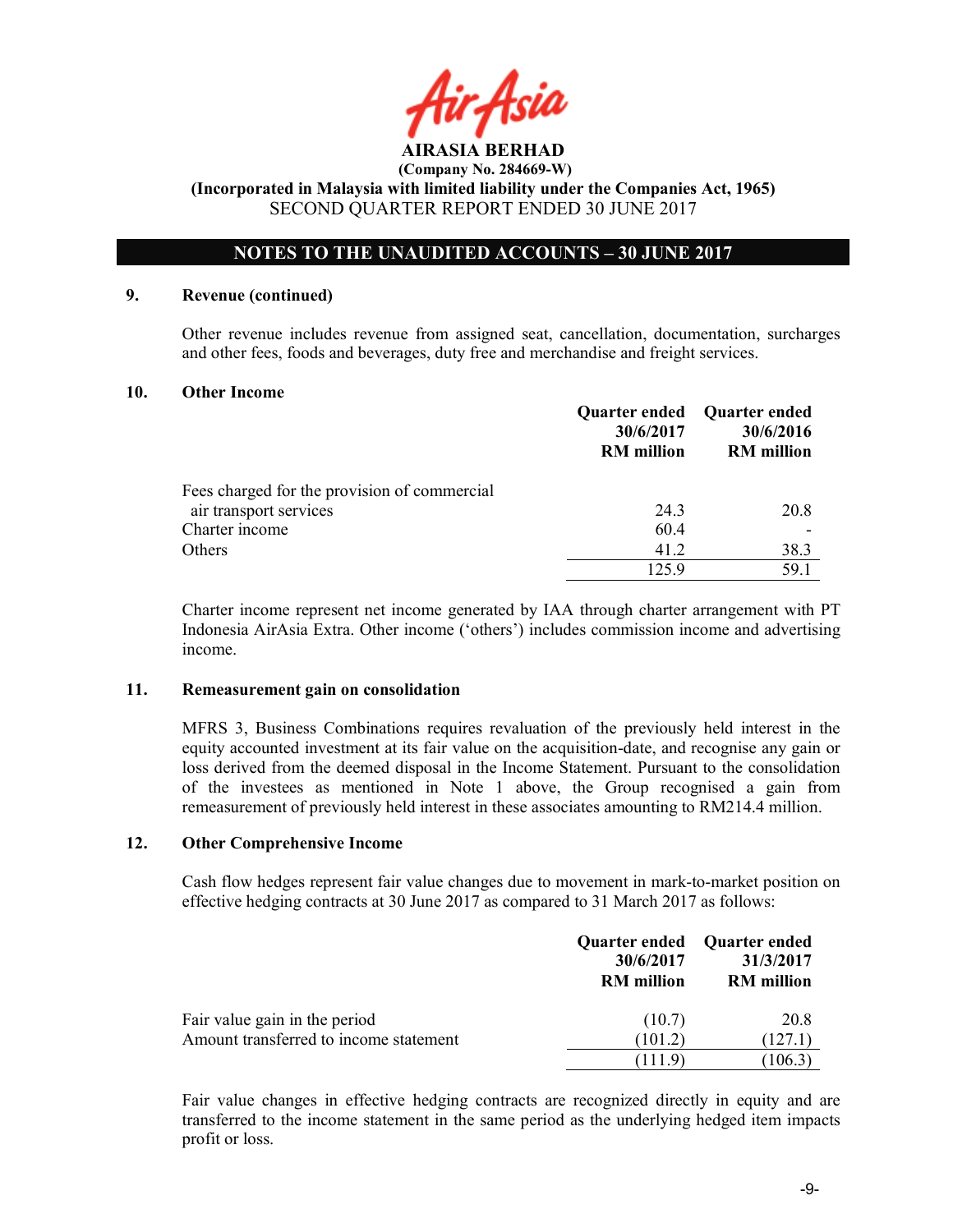

# NOTES TO THE UNAUDITED ACCOUNTS – 30 JUNE 2017

### 13. Status of corporate proposals announced

#### Issuance and allotment of 559.00 million new ordinary shares in the Company

AirAsia Berhad obtained approval from its shareholders at the Extraordinary General Meeting held on 9 May 2016 for the issuance and allotment of 559,000,000 new ordinary shares in AirAsia Berhad to Tune Live Sdn. Bhd. at an adjusted issue price of RM1.80 per share. The Shares Issuance has been completed on 26 January 2017 following the listing of and quotation for the Subscription Shares on the Main Market of Bursa Securities.

Proceeds totaling RM1,006.2 million were raised and the status of the utilisation of these proceeds as at 30 June 2017 is set out below:

|                                                                  |                                          |                                 |                                        | <b>Intended</b><br>timeframe for    |
|------------------------------------------------------------------|------------------------------------------|---------------------------------|----------------------------------------|-------------------------------------|
| <b>Purpose</b>                                                   | <b>Proposed</b><br>utilisation<br>RM'mil | Actual<br>utilisation<br>RM'mil | <b>Balance</b><br>unutilised<br>RM'mil | utilisation from<br>completion date |
| Pre-payment of unsecured term                                    |                                          |                                 |                                        |                                     |
| loan facilities and repayment of<br>unsecured revolving credit   | 342.0                                    | (321.0)                         | 21.0                                   | Within 6 months                     |
| Funding of aircraft, spare engines                               |                                          |                                 |                                        |                                     |
| and other aircraft parts and<br>associated pre-delivery payments | 275.0                                    | (101.7)                         | 173.3                                  | Within 18 months                    |
| Construction and development of                                  |                                          |                                 |                                        | Within 18 months                    |
| our Group's headquarters                                         | 103.8                                    | (103.8)                         |                                        |                                     |
| General corporate and working                                    |                                          |                                 |                                        | Within 18 months                    |
| capital                                                          | 284.0                                    | (284.0)                         |                                        |                                     |
| Estimated expenses for the                                       |                                          |                                 |                                        | Within 6 months                     |
| Proposed Shares Issuances                                        | 1.4                                      | (1.4)                           |                                        |                                     |
| <b>Total</b>                                                     | 1,006.2                                  | (811.9)                         | 194.3                                  |                                     |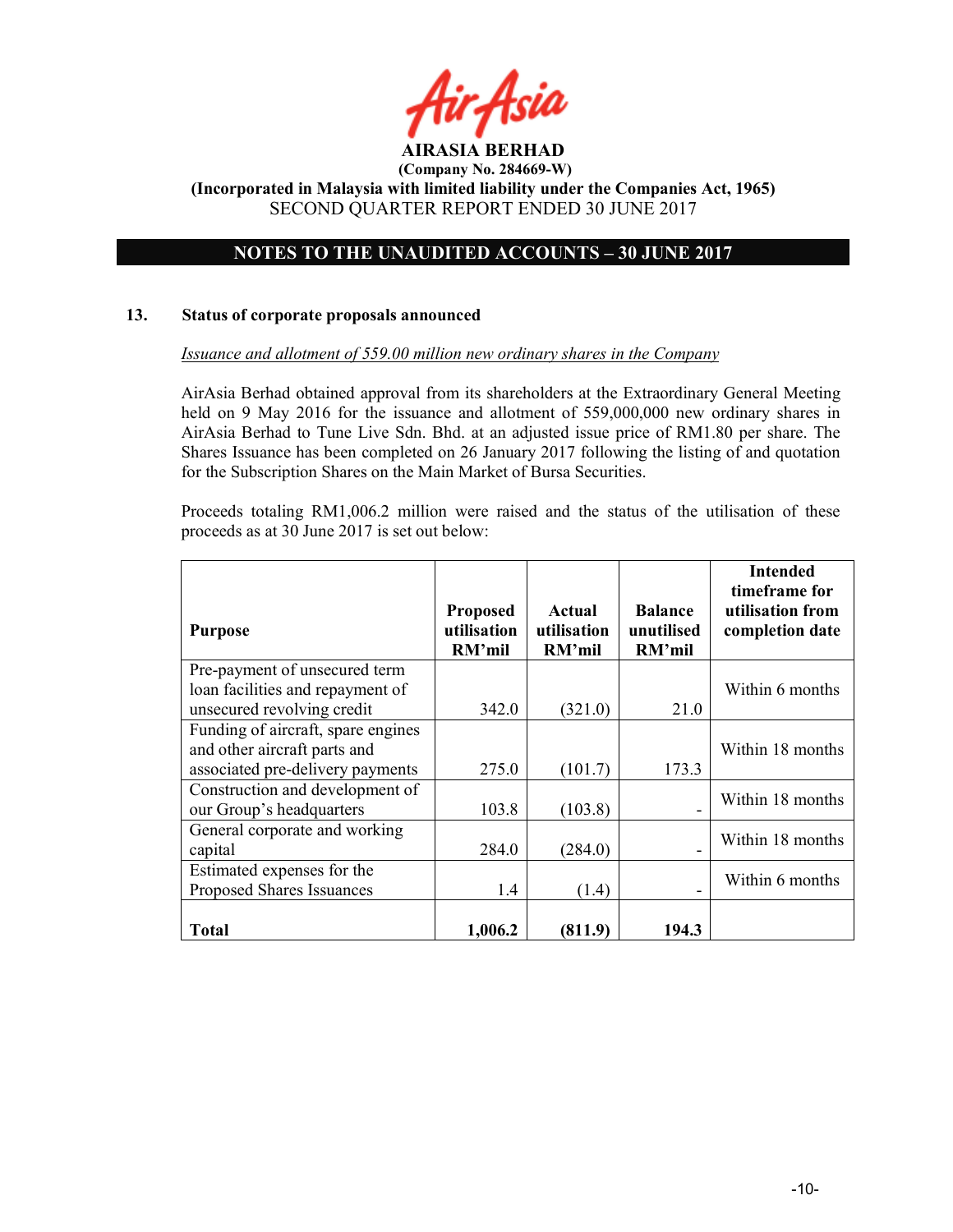

# NOTES TO THE UNAUDITED ACCOUNTS – 30 JUNE 2017

# 13. Status of corporate proposals announced (continued)

# AirAsia Joint Venture in Vietnam

Further to the announcement dated 31 March 2017, there were no further updates on the status of the forging of a joint venture cooperation between AirAsia, Gumin, Mr. Tran and HAA to establish a low-cost carrier in Vietnam.

Memorandum of Understanding with the China Everbright Group and Henan Government Working Group

Further to the announcement dated 15 May 2017, there were no further updates to this.

# 14. Disclosure of Realised and Unrealised Profits

The cumulative retained profit of the Group and its subsidiaries comprises realized and unrealised profit as disclosed in the table below.

|                                                      | As at<br>30/6/2017<br><b>RM'000</b> | As at<br>31/12/2016<br><b>RM'000</b> |
|------------------------------------------------------|-------------------------------------|--------------------------------------|
| Total retained profit of AirAsia Berhad and its      |                                     |                                      |
| subsidiaries                                         |                                     |                                      |
| Realised                                             | 6,763,971                           | 6,883,363                            |
| Unrealised                                           | (594, 430)                          | (1,031,354)                          |
|                                                      | 6,169,541                           | 5,852,009                            |
| Total share of accumulated losses from associates    |                                     |                                      |
| Realised                                             | (653,903)                           | (687, 264)                           |
| Total share of accumulated gains from joint ventures |                                     |                                      |
| Realised                                             | 140,202                             | 129,723                              |
|                                                      |                                     |                                      |
| Total group retained profit as per consolidated      |                                     |                                      |
| accounts                                             | 5,655,840                           | 5,294,468                            |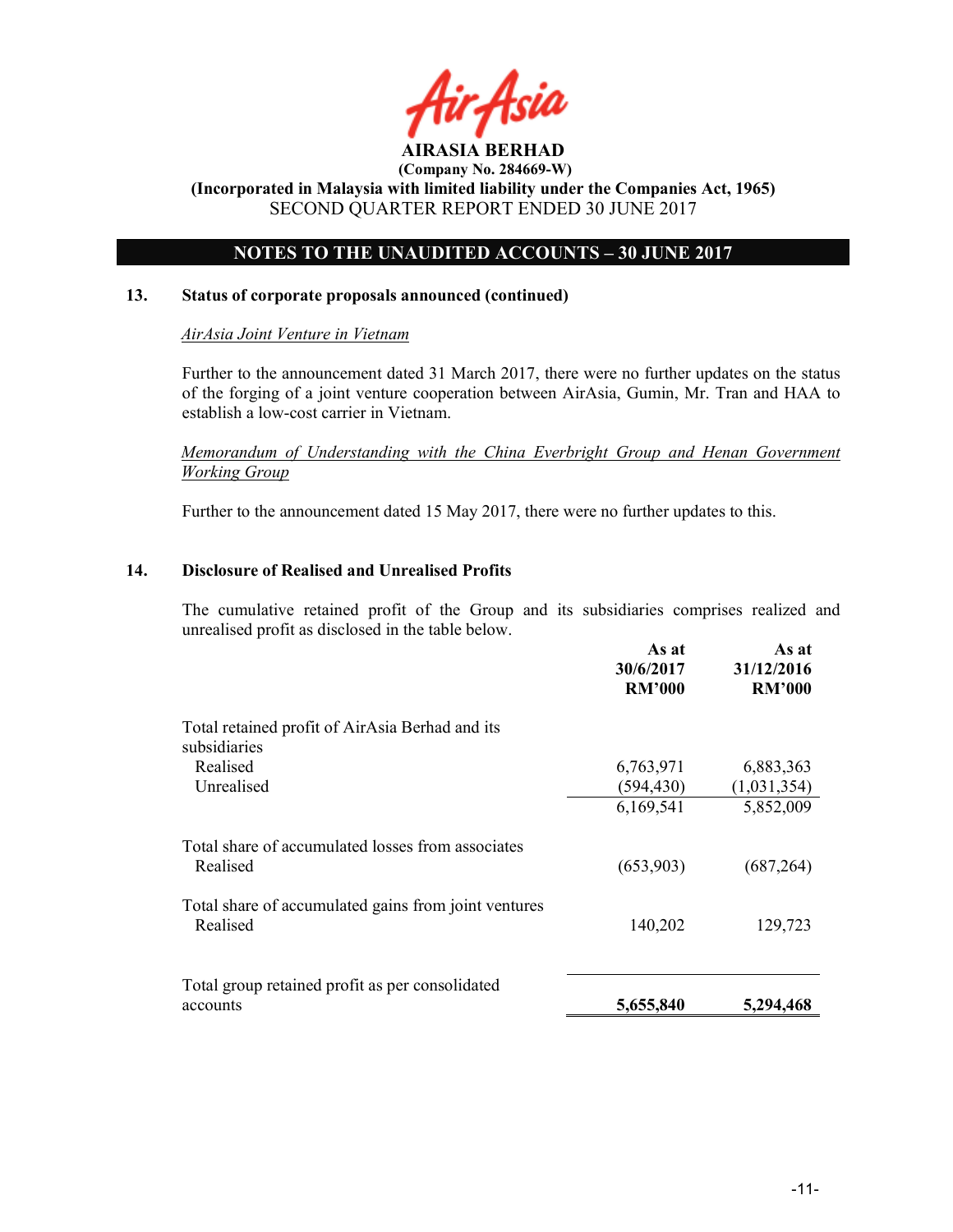

# NOTES TO THE UNAUDITED ACCOUNTS – 30 JUNE 2017

# 15. Property, plant and equipment

# (a) acquisition and disposals

During the quarter ended 30 June 2017, the Group acquired property, plant and equipment with a cost of RM399.1 million (quarter ended 30 June 2016: RM151.9 million).

During the quarter ended 30 June 2017, proceeds from disposal of property, plant and equipment totaled RM nil (quarter ended 30 June 2016: RM10.4 million).

# (b) revaluation

There was no revaluation of property, plant and equipment in the quarter under review or in the same quarter of the prior year.

# (c) impairment

There was no impairment of property, plant and equipment in the quarter under review or in the same quarter of the prior year.

# 16. Post balance sheet events

On 7 July 2017, the Board of Directors of the Company has approved the purchase of 14 Airbus A320 CEO aircraft by the Company. The purchase agreement with Airbus S.A.S was signed on 7 July 2017.

On 24 August 2017, the Company executed a Share Purchase Agreement with CAE International Holding Ltd, ("CAE") to sell the Company's entire shareholding in Asian Aviation Centre of Excellence Sdn Bhd ("AACE") comprising 82,780,000 ordinary shares which is equivalent to 50% of the issued and outstanding shares of AACE to CAE for a total consideration sum of USD100,000,000 (including earn out).

There were no other material events after the period end that have not been reflected in the financial statements for the financial period ended 30 June 2017 as at the date of this report.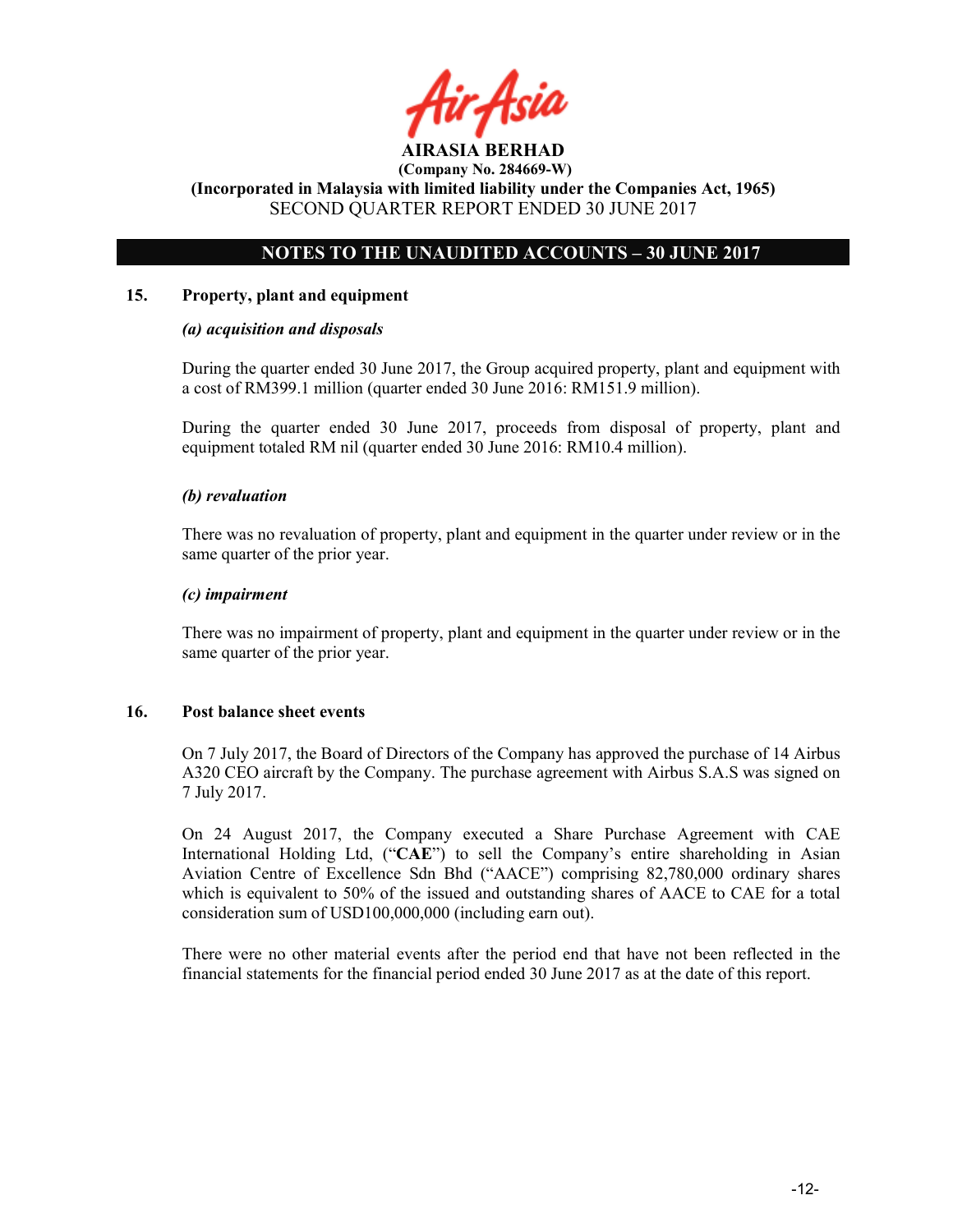

# NOTES TO THE UNAUDITED ACCOUNTS – 30 JUNE 2017

# 17. Changes in composition of the Group

There were no changes in the composition of the Group during the quarter under review.

## 18. Contingent assets

As at the date of this report, the Group does not have any contingent assets.

#### 19. Changes in contingent liabilities since the last annual balance sheet date

There were no material changes in contingent liabilities since the latest audited financial statements of the Group for the financial year ended 31 December 2016.

### 20. Capital commitments outstanding not provided for in the interim financial report

Capital commitments for property, plant and equipment:

|                                 | As at<br>30/6/2017<br><b>RM'000</b> | As at<br>30/6/2016<br><b>RM'000</b> |
|---------------------------------|-------------------------------------|-------------------------------------|
| Approved and contracted for     | 86,529,471                          | 79,869,827                          |
| Approved but not contracted for | 133,130                             | 8,718,681                           |
|                                 | 86,662,601                          | 88,588,508                          |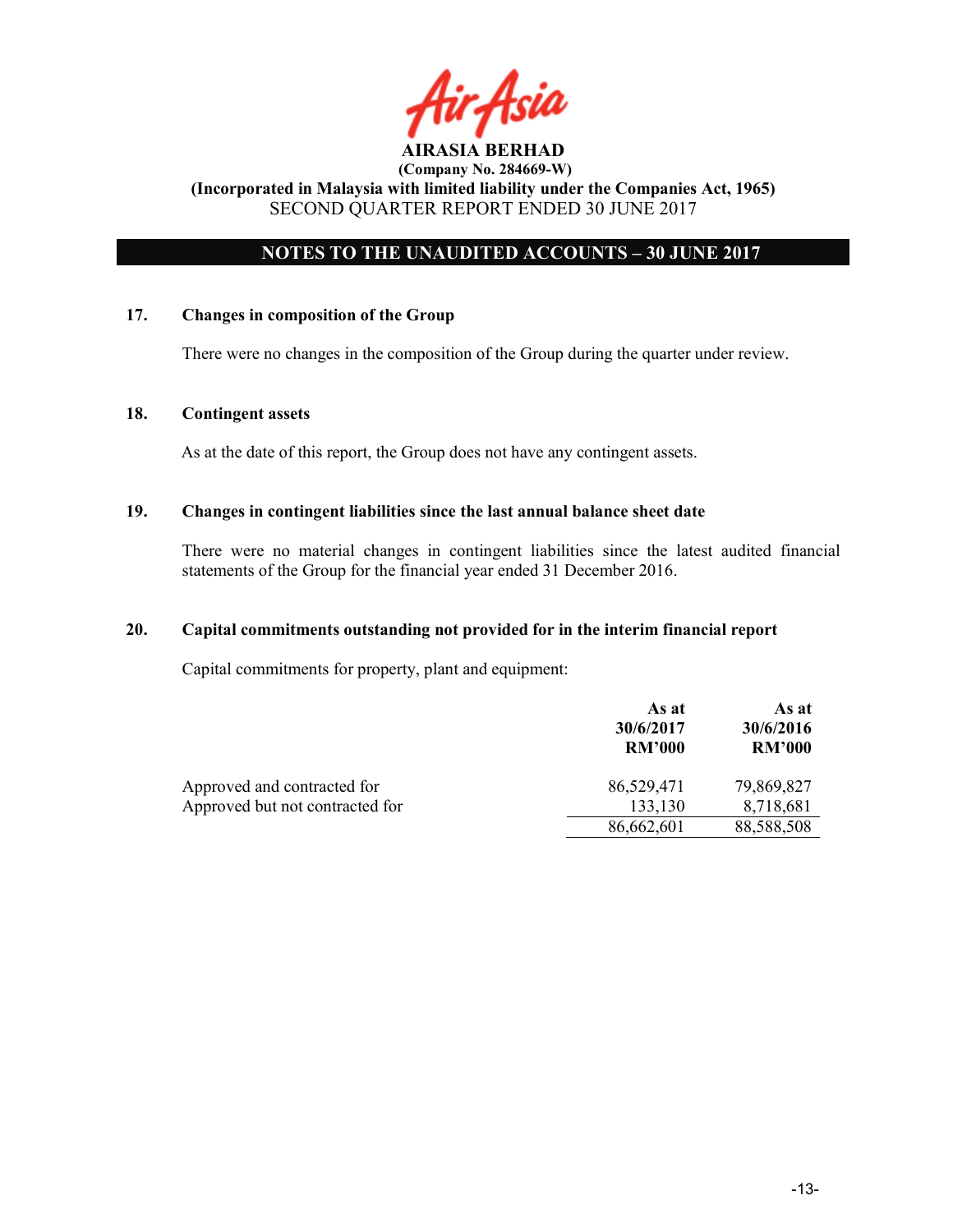# NOTES TO THE UNAUDITED ACCOUNTS – 30 JUNE 2017

#### 21. Material related party transactions

Details of the relationship and transactions between AirAsia and its related parties are as described below. The related party transactions described were carried out on terms and conditions obtainable in transactions with unrelated parties unless otherwise stated.

| Name of company                    | Relationship                    |
|------------------------------------|---------------------------------|
| AirAsia Go Holiday Sdn Bhd         | Subsidiary                      |
| AirAsia (Mauritius) Limited        | Subsidiary                      |
| AirAsia Investment Limited         | Subsidiary                      |
| Redtix Sdn Bhd (formerly known     |                                 |
| as Rokki Media Sdn Bhd)            | Subsidiary                      |
| Big Pay Pte. Ltd.                  | Subsidiary                      |
| AirAsia Global Shared Services     |                                 |
| Sdn Bhd                            | Subsidiary                      |
| Asia Aviation Capital Ltd          | Subsidiary                      |
| MadCience Consulting Sdn Bhd       | Subsidiary                      |
| BIGPAY Malaysia Sdn Bhd (formerly  |                                 |
| known as TPaay Asia Sdn Bhd)       | Subsidiary                      |
| Rokki Sdn Bhd (formerly known      |                                 |
| as Tune Box Sdn Bhd)               | Subsidiary                      |
| Rokki Avionics Sdn Bhd             | Subsidiary                      |
| Think Big Digital Sdn Bhd          | Subsidiary                      |
| PT Indonesia AirAsia               | Deemed subsidiary under MFRS 10 |
| AirAsia Inc.                       | Deemed subsidiary under MFRS 10 |
| Philippines AirAsia Inc. (formerly |                                 |
| known as Zest Airways, Inc.)       | Deemed subsidiary under MFRS 10 |
| Thai AirAsia Co. Ltd               | Associate of a subsidiary       |
| AirAsia Japan Co. Ltd              | Associate of a subsidiary       |
| AirAsia (India) Private Limited    | Associate of a subsidiary       |
| <b>AAE</b> Travel Pte Ltd          | Associate of a subsidiary       |
|                                    |                                 |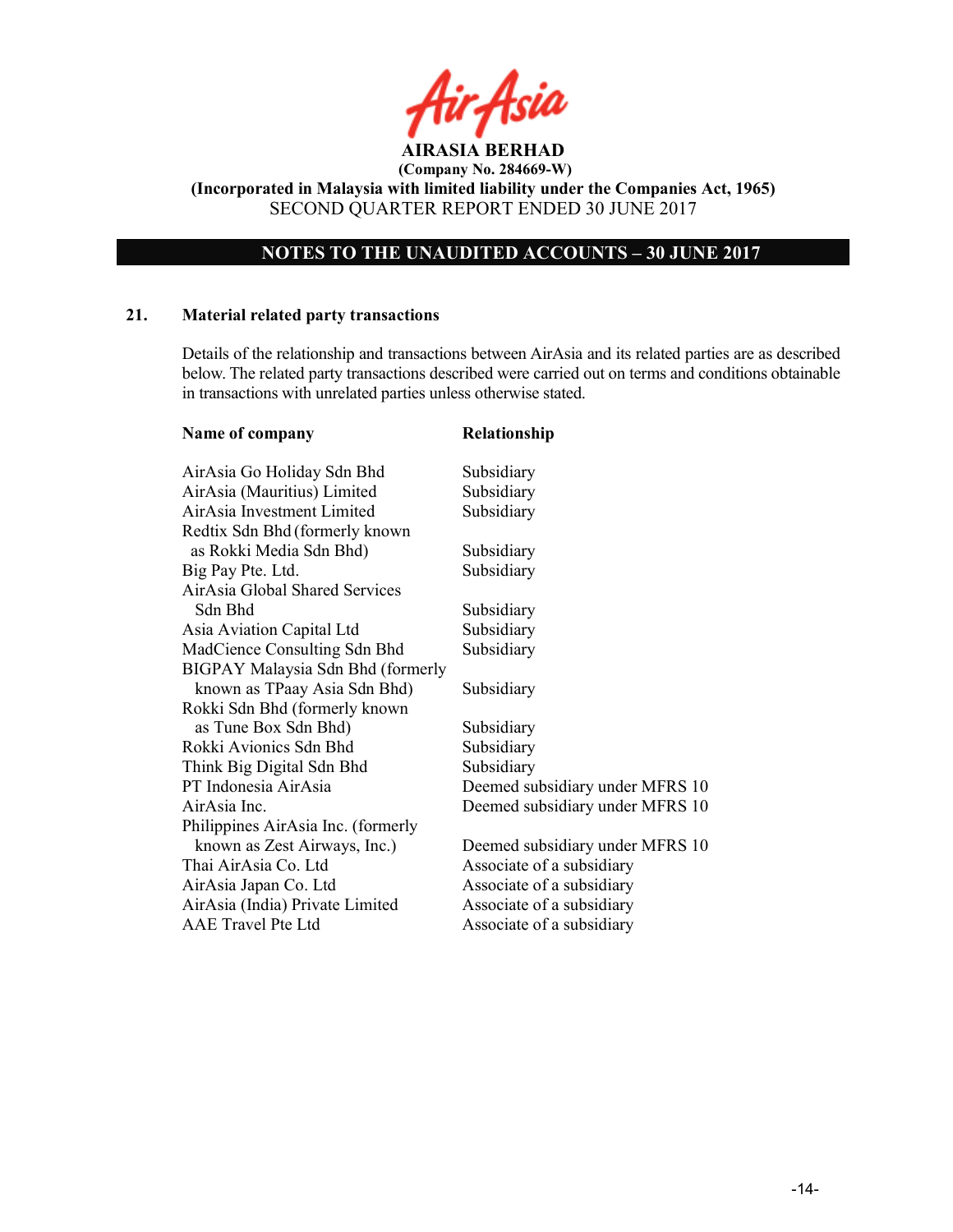# NOTES TO THE UNAUDITED ACCOUNTS – 30 JUNE 2017

#### 21. Material related party transactions (continued)

#### Name of company Relationship

 Asian Aviation Centre of Excellence Sdn Bhd Joint venture

 AirAsia X Berhad Company with common directors and shareholders Tune Insurance Malaysia Berhad Company with common directors and shareholders Queen Park Rangers Holdings Ltd Company with common directors and shareholders Thai AirAsia X Co. Ltd Company with common directors and shareholders PT Indonesia AirAsia Extra ("IAAX") Company with common directors and shareholders Caterhamjet Global Ltd Company with common directors and shareholders

 Significant related party transactions which were entered into on agreed terms and prices for the financial period ended 30 June 2017 are set out below:

|                                                    | <b>Quarter ended</b><br>30/6/2017<br><b>RM'000</b> | <b>Quarter ended</b><br>30/6/2016<br><b>RM'000</b> |
|----------------------------------------------------|----------------------------------------------------|----------------------------------------------------|
| Thai AirAsia                                       |                                                    |                                                    |
| Lease rental income on aircraft                    | 136,250                                            | 126,614                                            |
| Indonesia AirAsia                                  |                                                    |                                                    |
| Lease rental income on aircraft                    | _*                                                 | 42,886                                             |
| Charter income from IAAX                           | 60,382                                             |                                                    |
| <b>Philippines AirAsia</b>                         |                                                    |                                                    |
| Lease rental income on aircraft                    | _*                                                 | 23,866                                             |
| India AirAsia                                      |                                                    |                                                    |
| Lease rental income on aircraft                    | 35,554                                             | 22,118                                             |
| Japan AirAsia                                      |                                                    |                                                    |
| Lease rental income on aircraft                    | 8,459                                              | 6,760                                              |
| PT Indonesia AirAsia Extra                         |                                                    |                                                    |
| Lease rental income on aircraft                    | 18,041                                             | 21,039                                             |
| Aircraft wet lease charges                         | 4,322                                              |                                                    |
| <b>Asian Aviation Centre of Excellence Sdn Bhd</b> |                                                    |                                                    |
| Training costs charged to AirAsia Berhad           | (10,659)                                           | (6,244)                                            |

\* Effective 1 January 2017, the lease rental income on aircraft have been eliminated at Group consolidation as explained in Note 1 above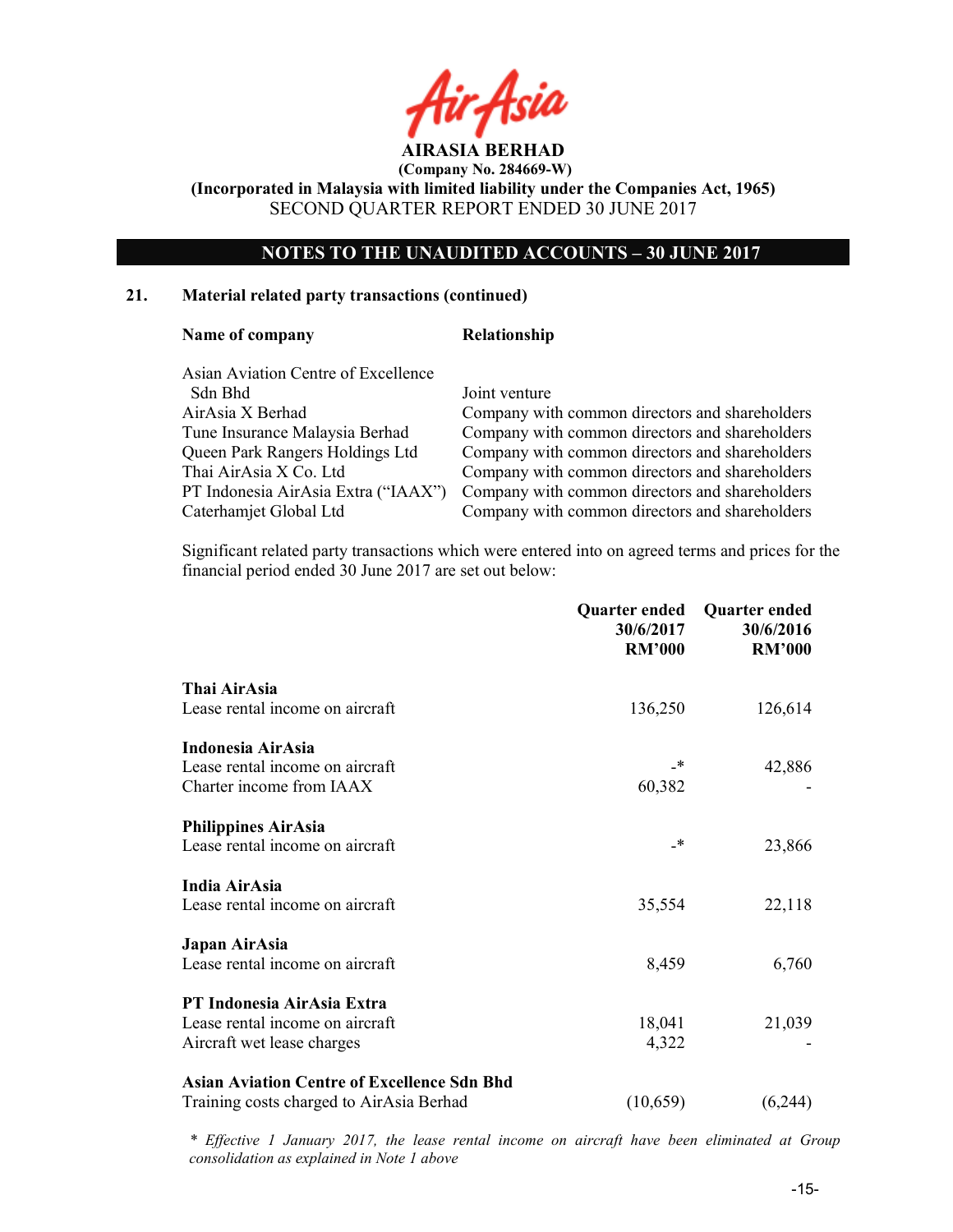

# NOTES TO THE UNAUDITED ACCOUNTS – 30 JUNE 2017

# 22. Review of Group performance

The Group revenue and expenses have increased significantly from the quarter ended 30 June 2016 ("2Q16") due to the consolidation of IAA and PAA Group during the previous quarter. In order to enable better understanding of the performance and movement between 2Q16 and 2Q17, we have included Proforma Consolidated Income Statement and Key Operating Statistics for 2Q16 in the table below for ease of reference. The 2Q16 Proforma Income Statement and Key Operating Statistics are prepared based on similar basis as in 2Q17 where both IAA and PAA Group results were consolidated in accordance to MFRS 10.

|                                                 | <b>ACTUAL</b> | <b>PROFORMA</b>      |             |
|-------------------------------------------------|---------------|----------------------|-------------|
|                                                 | Quarter ended | <b>Quarter ended</b> |             |
|                                                 | 30/06/2017    | 30/06/2016           | Change y-o- |
|                                                 | <b>RM'000</b> | <b>RM'000</b>        | у           |
|                                                 |               |                      |             |
| Revenue                                         | 2,378,348     | 1,994,542            | 19%         |
| Operating expenses:                             |               |                      |             |
| - Staff costs                                   | (391, 036)    | (321, 597)           | 22%         |
| Depreciation of property, plant and equipment   | (219, 636)    | (196, 844)           | 12%         |
| - Aircraft fuel expenses                        | (711, 737)    | (545, 168)           | 31%         |
| - Maintenance and overhaul                      | (84, 673)     | (133, 500)           | $-37%$      |
| - User charges and other related expenses       | (324, 815)    | (290, 813)           | 12%         |
| - Aircraft operating lease expenses             | (148, 727)    | (124, 452)           | 20%         |
| - Other operating expenses                      | (107, 036)    | (100, 354)           | 7%          |
| Other income                                    | 125,852       | 94,774               | 33%         |
|                                                 |               |                      |             |
| <b>Operating profit</b>                         | 516,540       | 376,588              | 37%         |
| Finance income                                  | 12,780        | 11,343               | 13%         |
| Finance costs                                   | (133, 917)    | (139, 642)           | $-4%$       |
|                                                 |               |                      |             |
| Net operating profit                            | 395,403       | 248,289              | 59%         |
| Foreign exchange gains/(losses)                 | 55,843        | (181, 401)           | $-131%$     |
| Share of results of jointly controlled entities | 5,716         | 5,918                | $-3%$       |
| Share of results of associates                  | (998)         | 20,836               | $-105%$     |
| Mark to market loss on derivatives              | (69, 156)     | 116,624              | $-159%$     |
|                                                 |               |                      |             |
| Profit before tax                               | 386,808       | 210,266              | 84%         |
| Current taxation                                | 71,133        | (3,086)              | $-2405%$    |
| Deferred taxation                               | (318,061)     | 91,156               | -449%       |
|                                                 |               |                      |             |
| Net profit for the financial period             | 139,880       | 298,336              | $-53%$      |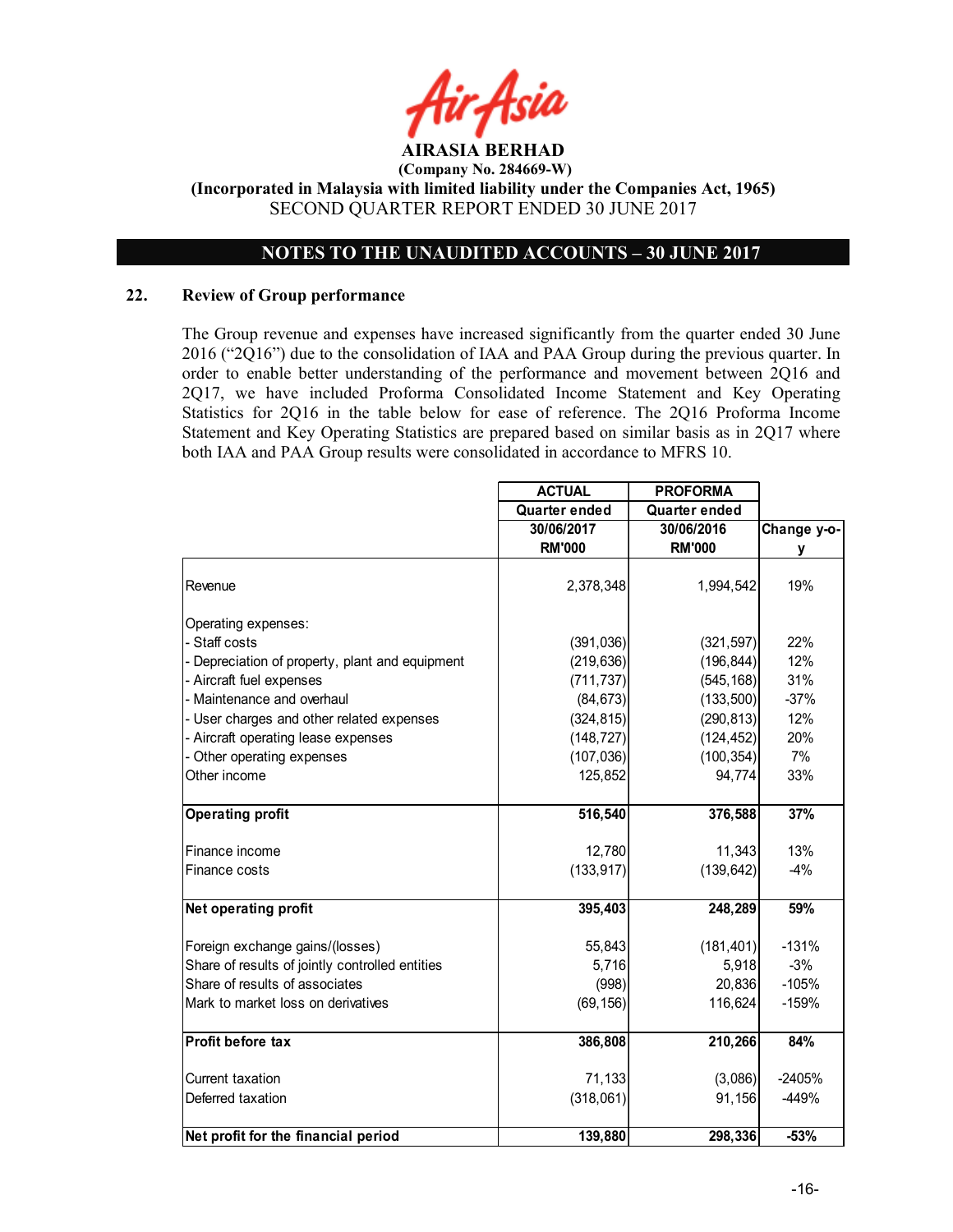

(Company No. 284669-W)

(Incorporated in Malaysia with limited liability under the Companies Act, 1965) SECOND QUARTER REPORT ENDED 30 JUNE 2017

# KEY OPERATING STATISTICS

Performance indicator for the Group's operations for current quarter against proforma results in the same quarter last year

|                                    | <b>ACTUAL</b> | <b>PROFORMA</b> |             |
|------------------------------------|---------------|-----------------|-------------|
|                                    | Quarter ended | Quarter ended   |             |
|                                    | 30/06/2017    | 30/06/2016      | Change y-o- |
|                                    | <b>RM'000</b> | <b>RM'000</b>   | у           |
|                                    |               |                 |             |
| Passengers Carried                 | 9,611,814     | 8,731,112       | 10%         |
| Capacity                           | 10,830,746    | 10,067,783      | 8%          |
| Seat Load Factor                   | 89%           | 87%             | 2%          |
| RPK (million)                      | 12,528        | 11,261          | 11%         |
| ASK (million)                      | 14,202        | 13,114          | 8%          |
| Average Fare (RM)                  | 177           | 160             | 10%         |
| Ancillary Income Per Pax (RM)      | 49            | 47              | 6%          |
| Unit Passenger Revenue (RM)        | 226           | 207             | 9%          |
| Revenue / ASK (sen)                | 15.35         | 13.89           | 11%         |
| Revenue / ASK (US cents)           | 3.56          | 3.23            | 11%         |
| Cost / ASK (sen)                   | 13.22         | 12.54           | 5%          |
| Cost / ASK (US cents)              | 3.07          | 2.91            | 5%          |
| Cost / ASK-ex Fuel (sen)           | 8.21          | 8.39            | $-2%$       |
| Cost / ASK-ex Fuel (US cents)      | 1.91          | 1.95            | $-2%$       |
| Aircraft (end of period)           | 106           | 109             | $-3%$       |
| Average Stage Length (km)          | 1,266         | 1,279           | $-1%$       |
| Number of Flights                  | 60,003        | 55,386          | 8%          |
| Fuel Consumed (Barrels)            | 2,401,055     | 2,148,672       | 12%         |
| Average Fuel Price (US\$ / Barrel) | 69            | 59              | 17%         |

Exchange Rate: RM:USD – 4.3064 - Prior year US cent and dollar are restated at current average exchange rate during the quarter for ease of reference

#### Definition and calculation methodology

| ASK (Available Seat Kilometres)    | Total available seats multiplied by the distance flown.                           |
|------------------------------------|-----------------------------------------------------------------------------------|
| RPK (Revenue Passenger Kilometres) | Number of passengers carried multiplied by distance<br>flown                      |
| Revenue/ASK                        | Total airline revenue of the Group divided by ASK                                 |
| Cost/ASK                           | Total airline expenses of the Group before net operating<br>profit divided by ASK |
| Cost/ASK – ex fuel                 | Costs, as defined above, less fuel expenses, divided by<br>ASK                    |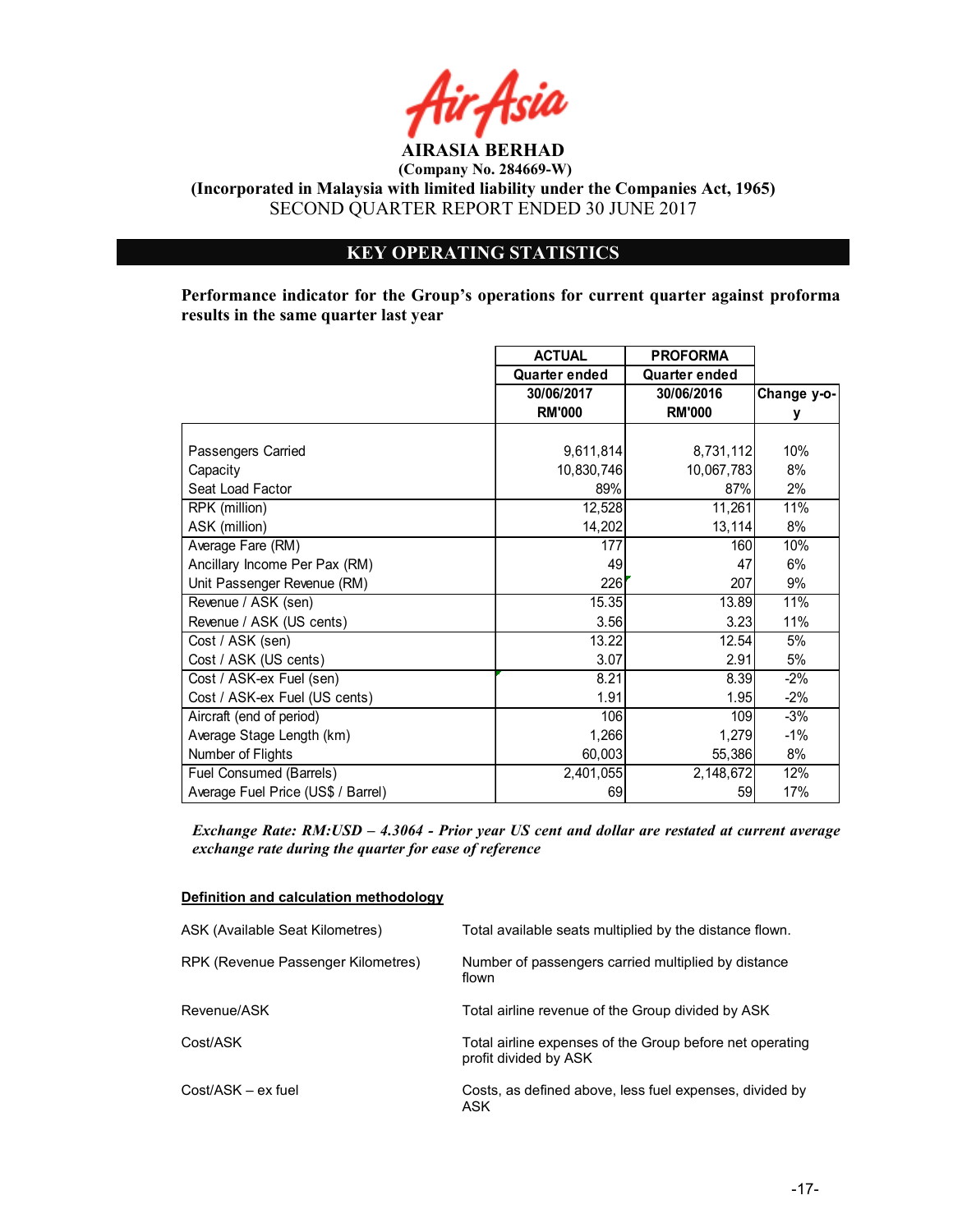

# NOTES TO THE UNAUDITED ACCOUNTS – 30 JUNE 2017

## 22. Review of Group performance (continued)

2Q17 Group Performance (with IAA and PAA consolidation) Against 2Q16 Proforma Statements

During the quarter, total Group revenue has grown 19% from RM1,994.5 million recorded in 2Q16 to RM2,378.3 million in 2Q17. The growth was attributed to a 10% increase in total passengers carried and a strong seat load factor of 89% in 2Q17 compared to 87% in 2Q16. Average fare has increased 11% from RM160 in 2Q16 to RM177 in 2Q17, whilst the overall RASK of the Group has improved 11% from 13.89 sen in 2Q16 to 15.35 sen in 2Q17.

During the quarter, the Group has also delivered an additional 762,963 seat capacity as compared to 2Q16, which represent an additional 8% growth in seat capacity compared to 2Q16. This was achieved with the background of a 3% reduction in total fleet size of the Group from 109 aircraft in 2Q16 to 106 aircraft in 2Q17.

The total net operating profits of the Group has increased 59% year-on-year to RM395.4 million from RM248.3 million in 2Q16. The increase is mainly attributable to the reduction in maintenance and overhaul expenses.

During the quarter, Group CASK has increased 5% to 13.22 sen in 2Q17 and Group Ex-fuel CASK decreased by 2% from 8.39 sen in 2Q16 to 8.21 sen in 2Q17.

Net profit for the current quarter was 53% lower year-on-year at RM139.9 million. The reduction was mainly attributable to a one off deferred tax charge of IDR647.2 billion (approximately RM212 million) offset by a IDR134.4 billion (approximately RM44 million) current tax credits in IAA during the current quarter. IAA participated in the Indonesia Tax Amnesty Program, where in accordance with the Amnesty Program, IAA shall no longer be liable for any tax liability prior to Year 2016, whilst the existing deferred tax asset in IAA's books prior to Year 2016 will also no longer be deductible against future profits.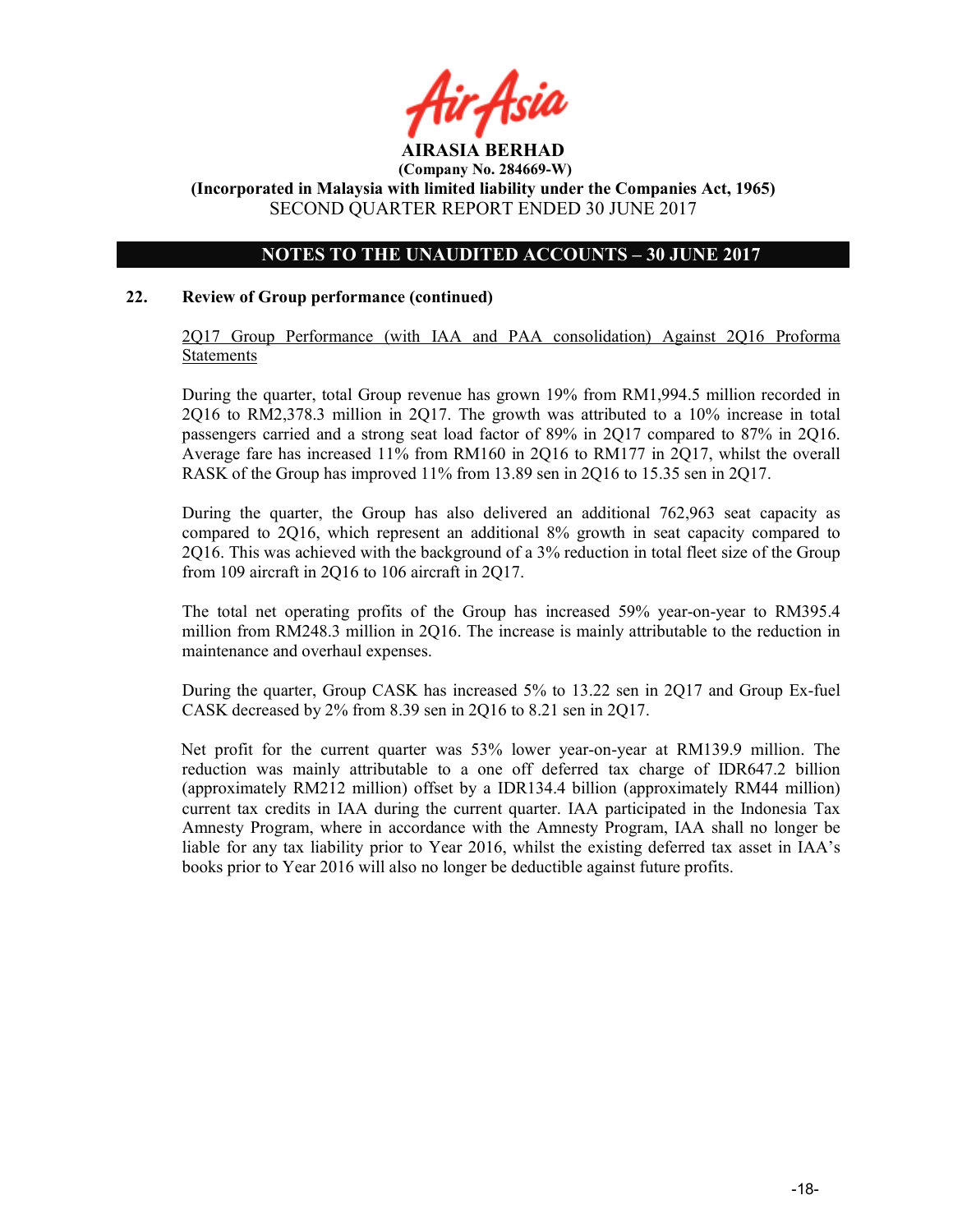

# NOTES TO THE UNAUDITED ACCOUNTS – 30 JUNE 2017

# 22. Review of Group performance (continued)

Cashflow commentary for current quarter against immediately preceding quarter

| Net Cash Flow (RM'000)         | April - June<br>2017 | Jan - March<br>2017 |
|--------------------------------|----------------------|---------------------|
| Cash from Operations           | 419.327              | 500.324             |
| Cash from Investing Activities | (399,096)            | (169, 592)          |
| Cash from Financing Activities | (605, 876)           | 509.952             |
| Net Cash Flow                  | (585, 645)           | 840,684             |

The Group's cash inflow from operations was RM419.3 million, compared to inflow of RM500.3 million in the immediate preceding quarter ended 31 March 2017. Net cash outflow in the quarter amounted to RM585.6 million outflow.

#### The net gearing ratio as at 30 June 2017 and 31 December 2016 was as follows:

| <b>Balance Sheet</b>                  | As at     | As at      |
|---------------------------------------|-----------|------------|
| <b>RM</b> million                     | 30/6/2017 | 31/12/2016 |
| Total borrowings                      | 9,772     | 10,579     |
| Less: Deposit, cash and bank balances | (2,067)   | (1, 742)   |
| Net debt                              | 7,705     | 8,837      |
| Total equity                          | 5,727     | 6,628      |
| Net gearing ratio (times)             | 1.35      | 1 33       |

The Group's total debt as of end of June 2017 was RM9.8 billion. The Group's net debt after offsetting the cash balances amounted to RM7.7 billion.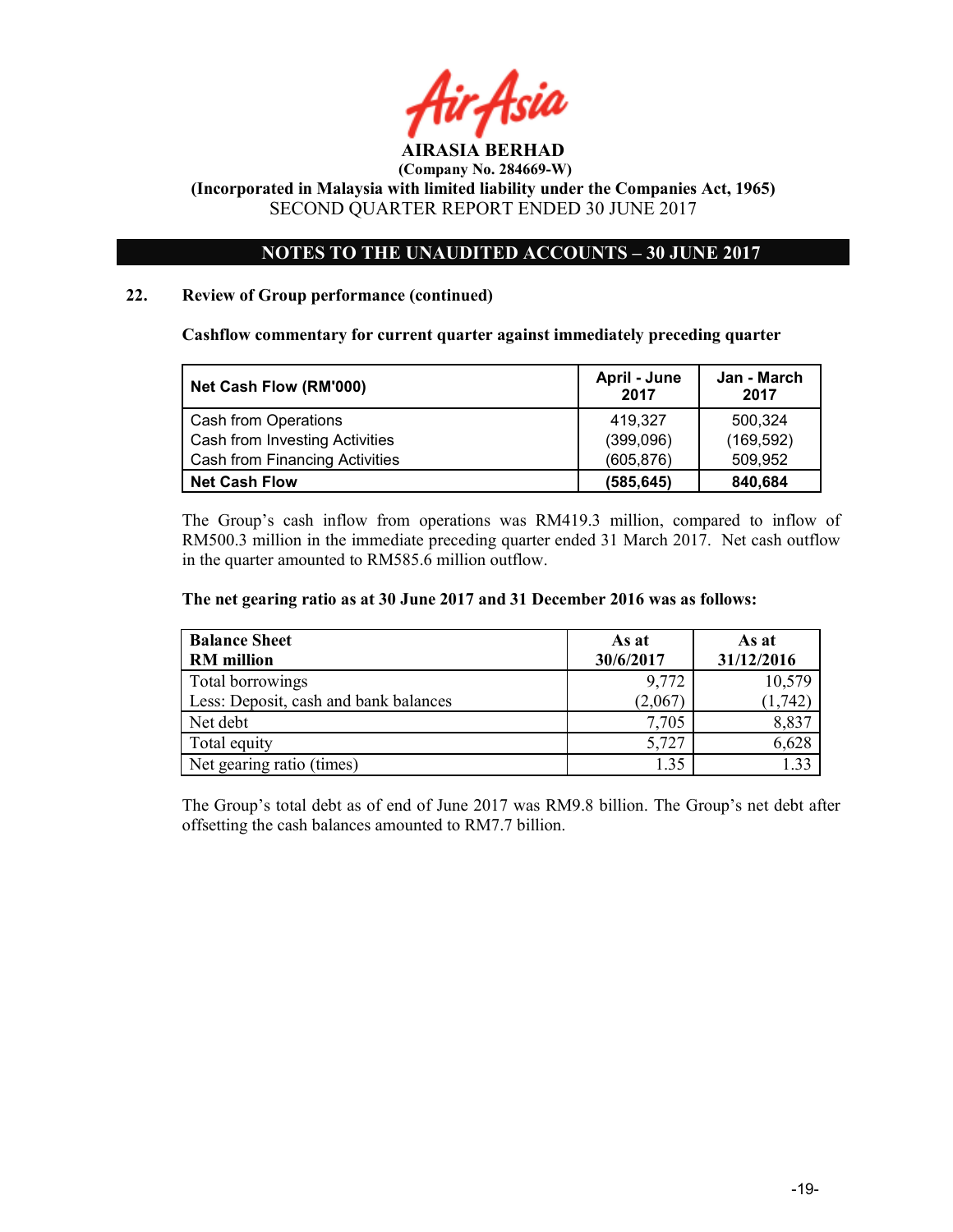

AIRASIA BERHAD (Company No. 284669-W)

(Incorporated in Malaysia with limited liability under the Companies Act, 1965) SECOND QUARTER REPORT ENDED 30 JUNE 2017

# NOTES TO THE UNAUDITED ACCOUNTS – 30 JUNE 2017

# 23. Associate Companies – Equity Account

i) Associate Company - Thai AirAsia Co. Ltd ("Thai AirAsia")

Performance indicator for Thai AirAsia operations for current quarter against the same quarter last year

| <b>Quarter Ended: 30 June</b>                                              | Apr - June                | Apr - June              | <b>Change</b>      |
|----------------------------------------------------------------------------|---------------------------|-------------------------|--------------------|
|                                                                            | 2017                      | 2016                    | $y$ -o-y           |
| Passengers Carried                                                         | 4,694,374                 | 4,165,929               | 13%                |
| Capacity                                                                   | 5,456,700                 | 5,021,100               | 9%                 |
| Seat Load Factor                                                           | 86%                       | 83%                     | 3 ppt              |
| RPK (million)                                                              | 4,630                     | 4,269                   | 8%                 |
| ASK (million)                                                              | 5,373                     | 5,138                   | 5%                 |
| Average Fare (THB)                                                         | 1,476                     | 1,550                   | $-5%$              |
| Ancillary Income Per Pax (THB)                                             | 307                       | 318                     | $-3%$              |
| Unit Passenger Revenue (THB)                                               | 1,783                     | 1,867                   | $-4%$              |
| Revenue / ASK (THB)                                                        | 1.55                      | 1.51                    | 3%                 |
| Revenue / ASK (US cents)                                                   | 4.52                      | 4.40                    | 3%                 |
| Cost / ASK (THB)                                                           | 1.51                      | 1.38                    | 9%                 |
| Cost / ASK (US cents)                                                      | 4.39                      | 4.02                    | 9%                 |
| Cost / ASK-ex Fuel (THB)                                                   | 1.02                      | 0.99                    | 3%                 |
| Cost / ASK-ex Fuel (US cents)                                              | 2.98                      | 2.88                    | 3%                 |
| Aircraft (end of period)<br>Average Stage Length (km)<br>Number of Flights | 54<br>985                 | 49<br>1,024             | 10%<br>$-4%$<br>9% |
| <b>Fuel Consumed (Barrels)</b><br>Average Fuel Price (US\$ / Barrel)       | 30,315<br>1,009,729<br>75 | 27,895<br>945,509<br>62 | 7%<br>22%          |

Exchange Rate: USD:THB – 34.4 - prior year US cents figures are restated at the current period average exchange rate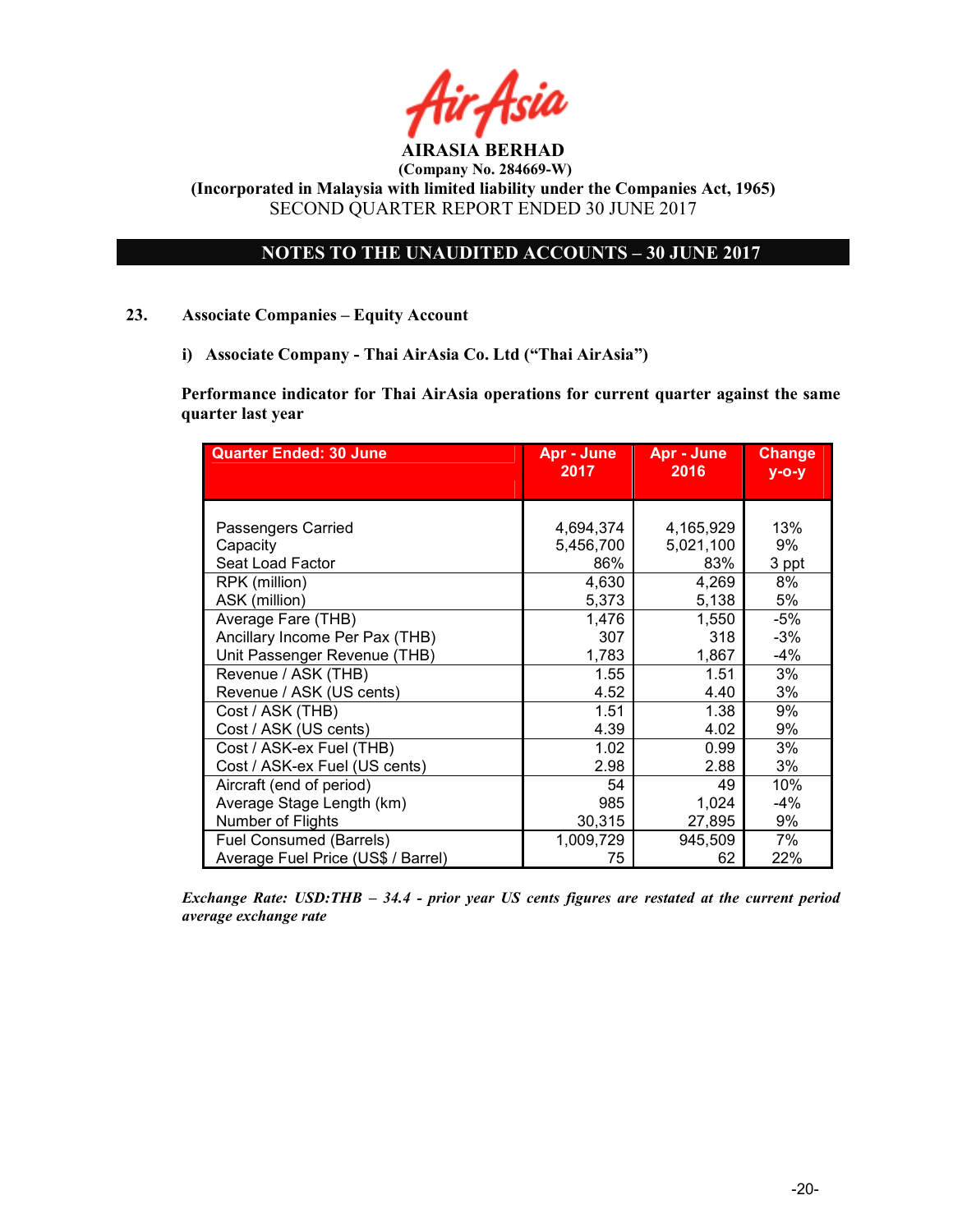

 (Company No. 284669-W) (Incorporated in Malaysia with limited liability under the Companies Act, 1965)

SECOND QUARTER REPORT ENDED 30 JUNE 2017

# NOTES TO THE UNAUDITED ACCOUNTS – 30 JUNE 2017

# 23. Associate Companies – Equity Account (continued)

i) Associate Company - Thai AirAsia Co. Ltd ("Thai AirAsia") (continued)

#### Income Statements

| <b>Quarter Ended: 30 June</b>                                                                                                                                                                                                                                                       | Apr - June                                                                                                      | Apr - June                                                                                                      |
|-------------------------------------------------------------------------------------------------------------------------------------------------------------------------------------------------------------------------------------------------------------------------------------|-----------------------------------------------------------------------------------------------------------------|-----------------------------------------------------------------------------------------------------------------|
| <b>THB'000</b>                                                                                                                                                                                                                                                                      | 2017                                                                                                            | 2016                                                                                                            |
| <b>Revenue</b>                                                                                                                                                                                                                                                                      | 8,348,833                                                                                                       | 7,771,174                                                                                                       |
| Operating expenses:<br>- Staff costs<br>- Depreciation of property, plant<br>and equipment<br>- Aircraft fuel expenses<br>- Maintenance & overhaul<br>-User charges and other related expenses<br>- Aircraft operating lease expenses<br>- Other operating expenses<br>Other income | (1, 181, 919)<br>(358, 442)<br>(2,604,211)<br>(677, 706)<br>(1,510,510)<br>(1,254,901)<br>(518, 674)<br>154,496 | (1,042,781)<br>(283, 676)<br>(2,004,785)<br>(748, 515)<br>(1, 335, 175)<br>(1,226,403)<br>(475, 457)<br>108,680 |
| <b>Operating profit</b>                                                                                                                                                                                                                                                             | 396,966                                                                                                         | 763,062                                                                                                         |
| Finance income<br>Finance costs                                                                                                                                                                                                                                                     | 22,184<br>(181, 148)                                                                                            | 24,740<br>(116,008)                                                                                             |
| <b>Net operating profit</b>                                                                                                                                                                                                                                                         | 238,002                                                                                                         | 671,794                                                                                                         |
| Foreign exchange gains                                                                                                                                                                                                                                                              | 30,145                                                                                                          | 28,316                                                                                                          |
| <b>Profit before tax</b>                                                                                                                                                                                                                                                            | 268,147                                                                                                         | 700,110                                                                                                         |
| Taxation<br>Deferred taxation                                                                                                                                                                                                                                                       | (13, 228)<br>55,163                                                                                             | (20, 446)<br>87,899                                                                                             |
| Net profit for the financial period                                                                                                                                                                                                                                                 | 310,082                                                                                                         | 767,563                                                                                                         |
| <b>EBITDAR</b><br><b>EBITDAR Margin</b><br><b>EBIT Margin</b>                                                                                                                                                                                                                       | 2,010,309<br>24%<br>5%                                                                                          | 2,273,141<br>29%<br>10%                                                                                         |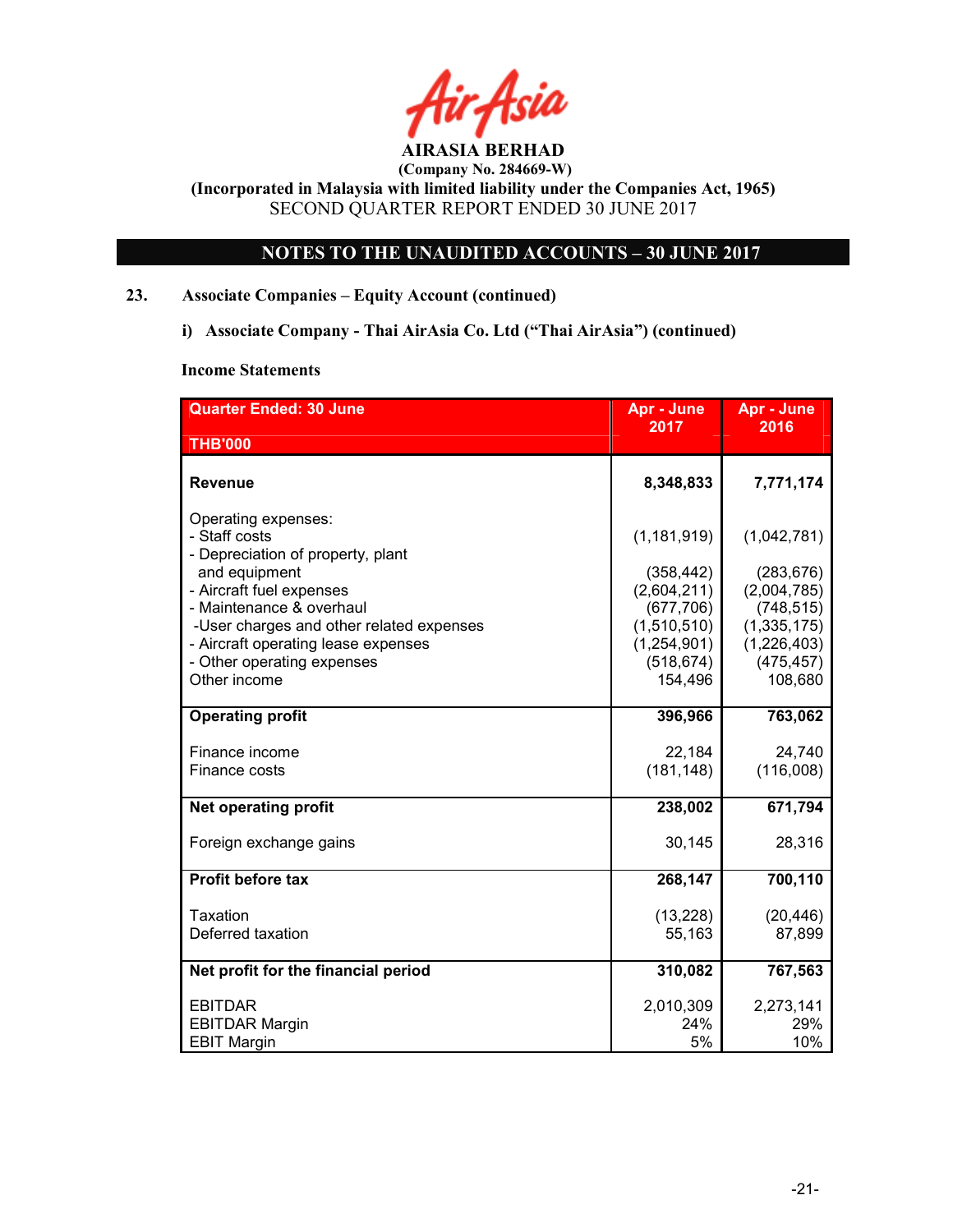

 (Company No. 284669-W) (Incorporated in Malaysia with limited liability under the Companies Act, 1965)

SECOND QUARTER REPORT ENDED 30 JUNE 2017

# NOTES TO THE UNAUDITED ACCOUNTS – 30 JUNE 2017

# 23. Associate Companies – Equity Account (continued)

i) Associate Company - Thai AirAsia Co. Ltd ("Thai AirAsia") (continued)

#### Balance Sheet

| <b>Quarter Ended: 30 June</b>     |                  |                 |
|-----------------------------------|------------------|-----------------|
| <b>THB'000</b>                    | <b>June 2017</b> | <b>Dec 2016</b> |
| Property, Plant & Equipment       | 23,012,276       | 20,363,103      |
| Intangible assets, net            | 34,831           | 15,463          |
| <b>I</b> Other non current assets | 1,003,427        | 1,040,698       |
| Inventory                         | 104,463          | 118,176         |
| Aircraft maintenance reserves     | 3,201,946        | 2,665,544       |
| Other Debtors & Prepayments       | 954,705          | 1,100,006       |
| Amounts due from related parties  | 711,842          | 804,788         |
| Cash & Short Term Deposits        | 6,651,579        | 6,631,016       |
| <b>Total Assets</b>               | 35,675,068       | 32,738,795      |
|                                   |                  |                 |
| ISales In Advance                 | 4,302,981        | 4,238,146       |
| Other Creditors & Accruals        | 2,709,504        | 3,011,170       |
| Amounts Owing to Related Party    | 309,873          | 437,469         |
| Deferred tax liabilities          | 288,516          | 307,431         |
| Debentures                        | 1,597,702        |                 |
| <b>Borrowings</b>                 | 1,036,315        | 1,832,753       |
| Finance lease liabilities         | 14,794,906       | 13,622,465      |
| <b>Total Liabilities</b>          | 25,039,798       | 23,449,434      |
|                                   |                  |                 |
| <b>Share Capital</b>              | 435,556          | 435,556         |
| <b>IShare Premium</b>             | 2,628,786        | 2,628,786       |
| <b>Retained Earnings</b>          | 7,570,928        | 6,225,019       |
| Total Equity                      | 10,635,270       | 9,289,361       |

Thai AirAsia is an associate company owned 45% by AirAsia Berhad. As such it is accounted for using the equity method, as permitted by the Malaysian Accounting Standards Board MFRS128, Investments in Associates.

Thai AirAsia recorded revenue of THB8,348.8 million in 2Q17, 7% higher compared to the THB7,771.2 million achieved in 2Q16. The increase in revenue was supported by the increase in the number of passengers carried as capacity rose 9% year-on-year resulting in a 13% increase in the number of passengers carried. Unit passenger revenue decreased 4% year-onyear whilst the seat load factor increased three ppt to 86%.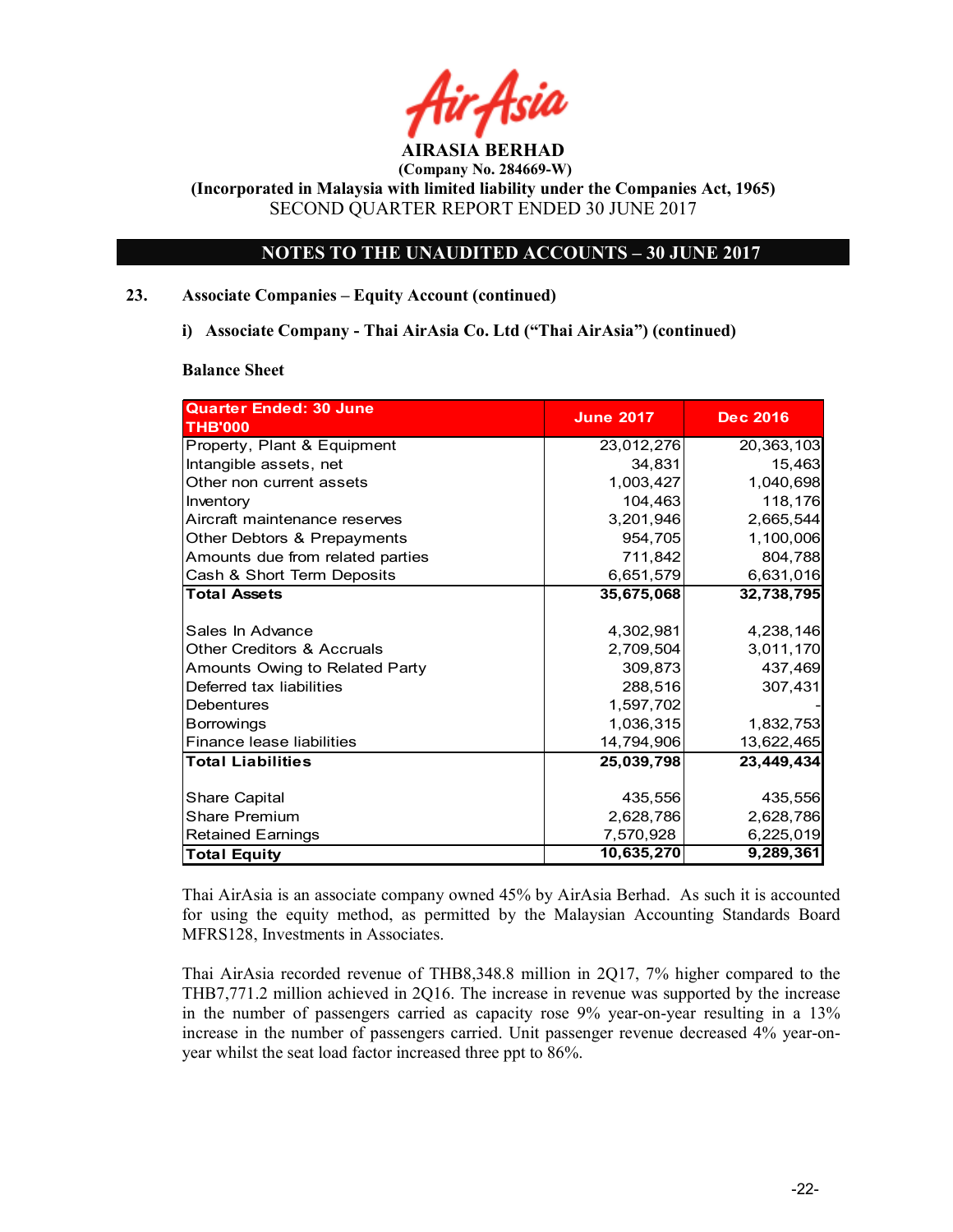

# NOTES TO THE UNAUDITED ACCOUNTS – 30 JUNE 2017

# 23. Associate Companies – Equity Account (continued)

 $\overline{a}$ 

# i) Associate Company - Thai AirAsia Co. Ltd ("Thai AirAsia") (continued)

Thai AirAsia's operating profit was at THB397.0 million in 2Q17, compared to an operating profit of THB763.1 million in 2Q16. Thai AirAsia's net profit was at THB310.1 million in 2Q17, compared to a net profit of THB767.6 million in 2Q16.

AirAsia Berhad has equity accounted RM17.3 million (RM39.1 million in the quarter ended 30 June 2016) in the current period, as reflected in the income statement.

# ii) Associate Company – AirAsia (India) Private Limited ("AirAsia India")

Performance indicator for AirAsia India operations for current quarter against the same quarter last year

| <b>Quarter Ended: 30 June</b>  | Apr - Jun 2017 | Apr - Jun 2016 | Change y-o-y |
|--------------------------------|----------------|----------------|--------------|
|                                |                |                |              |
| Passengers Carried             | 1,005,341      | 533,050        | 89%          |
| Capacity                       | 1,119,960      | 613,440        | 83%          |
| Seat Load Factor               | 90%            | 87%            | 3 ppt        |
| RPK (million)                  | 1,082          | 669            | 62%          |
| ASK (million)                  | 1,184          | 762            | 55%          |
| Average Fare (INR)             | 3,214          | 3,138          | $2\%$        |
| Ancillary Income Per Pax (INR) | 361            | 415            | $-13%$       |
| Unit Passenger Revenue (INR)   | 3,576          | 3,553          | $1\%$        |
| Revenue / ASK (sen)            | 294.07         | 247.89         | 19%          |
| Revenue / ASK (US cents)       | 4.56           | 3.85           | 19%          |
| Cost / ASK (sen)               | 314.55         | 270.25         | 16%          |
| Cost / ASK (US cents)          | 4.88           | 4.19           | 16%          |
| Cost / ASK-ex Fuel (sen)       | 192.42         | 169.81         | 13%          |
| Cost / ASK-ex Fuel (US cents)  | 2.99           | 2.64           | 13%          |
| Aircraft (end of period)       | 10             | 6              | 67%          |
| Average Stage Length (km)      | 991            | 1,258          | $-21%$       |
| Number of Flights              | 6,222          | 3,408          | 83%          |

Exchange Rate: USD:INR – 64.4 - prior year US cents figures are restated at the current period average exchange rate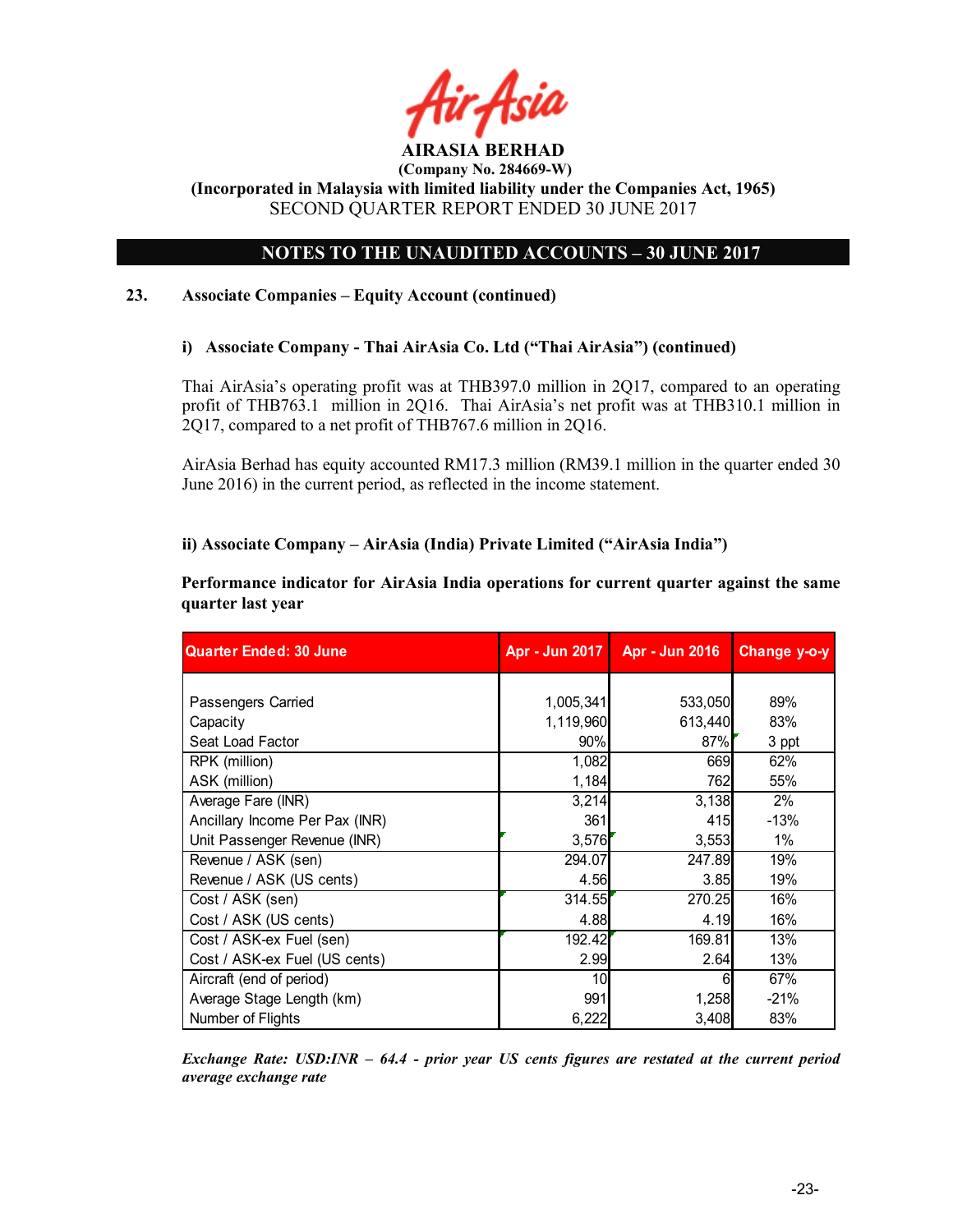AIRASIA BERHAD

# NOTES TO THE UNAUDITED ACCOUNTS – 30 JUNE 2017

# 23. Associate Companies – Equity Account (continued)

# Income Statements

 $\mathsf{l}$ 

| <b>Quarter Ended: 30 June</b>                                                                                                                                                                                                                                                       | Apr - Jun 2017                                                                                            | <b>Apr - Jun 2016</b>                                                                                   |
|-------------------------------------------------------------------------------------------------------------------------------------------------------------------------------------------------------------------------------------------------------------------------------------|-----------------------------------------------------------------------------------------------------------|---------------------------------------------------------------------------------------------------------|
| <b>INR'000</b>                                                                                                                                                                                                                                                                      |                                                                                                           |                                                                                                         |
| <b>Revenue</b>                                                                                                                                                                                                                                                                      | 3,481,892                                                                                                 | 1,889,246                                                                                               |
| Operating expenses:<br>- Staff costs<br>- Depreciation of property, plant and equipment<br>- Aircraft fuel expenses<br>- Maintenance and overhaul<br>- User charges and other related expenses<br>- Aircraft operating lease expenses<br>- Other operating expenses<br>Other income | (684, 517)<br>(17, 658)<br>(1,446,041)<br>(394, 366)<br>(525, 818)<br>(535, 037)<br>(235, 189)<br>114,310 | (307, 387)<br>(15, 294)<br>(765, 488)<br>(373, 200)<br>(235, 048)<br>(245, 279)<br>(151, 723)<br>28,089 |
| <b>Operating loss</b>                                                                                                                                                                                                                                                               | (242, 424)                                                                                                | (176, 083)                                                                                              |
| Finance Income<br><b>Finance Costs</b>                                                                                                                                                                                                                                              | 9,535<br>(9,587)                                                                                          | 8,715<br>(3,044)                                                                                        |
| <b>Net operating loss</b>                                                                                                                                                                                                                                                           | (242, 476)                                                                                                | (170, 413)                                                                                              |
| Foreign exchange losses                                                                                                                                                                                                                                                             | (1,829)                                                                                                   | (33, 219)                                                                                               |
| Loss before tax                                                                                                                                                                                                                                                                     | (244, 305)                                                                                                | (203, 632)                                                                                              |
| Taxation                                                                                                                                                                                                                                                                            |                                                                                                           |                                                                                                         |
| Net loss after tax                                                                                                                                                                                                                                                                  | (244, 305)                                                                                                | (203, 632)                                                                                              |
| <b>EBITDAR</b><br><b>EBITDAR Margin</b><br><b>EBIT Margin</b>                                                                                                                                                                                                                       | 310,271<br>9%<br>$-7%$                                                                                    | 84,489<br>4%<br>$-9%$                                                                                   |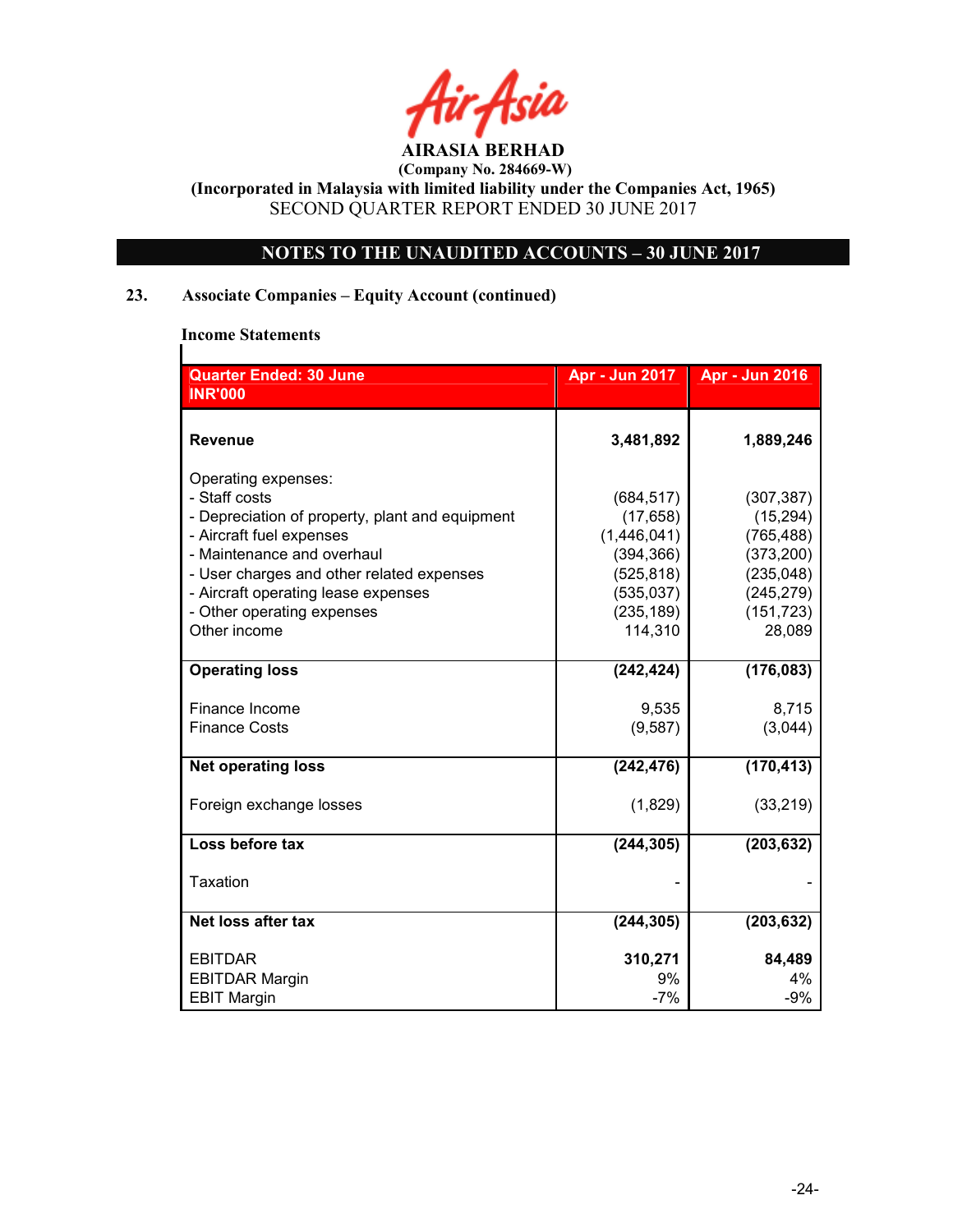

# NOTES TO THE UNAUDITED ACCOUNTS – 30 JUNE 2017

# 23. Associate Companies – Equity Account (continued)

#### Balance Sheet

| <b>Year Ended: 30 June</b><br><b>INR'000</b> | <b>June 2017</b> | <b>Dec 2016</b> |
|----------------------------------------------|------------------|-----------------|
|                                              |                  |                 |
| Property, Plant & Equipment                  | 514,460          | 375,110         |
| Inventory                                    | 97,227           | 70,357          |
| Amount due from related parties              | 148              | 136,227         |
| Other Debtors & Prepayments                  | 1,098,678        | 672,591         |
| Cash & Short Term Deposits                   | 1,805,463        | 3,481,604       |
| <b>Total Assets</b>                          | 3,515,975        | 4,735,888       |
|                                              |                  |                 |
| Sales In Advance                             | 513,997          | 682,496         |
| <b>Other Creditors &amp; Accruals</b>        | 2,097,632        | 2,418,467       |
| Amounts Owing to Related Party               | 1,680,544        | 1,775,266       |
| Long Term Liabilities                        | 56,381           | 22,211          |
| <b>Total Liabilities</b>                     | 4,348,554        | 4,898,441       |
|                                              |                  |                 |
| <b>Share Capital</b>                         | 4,266,500        | 4,266,500       |
| <b>Retained Earnings</b>                     | (5,099,079)      | (4, 429, 052)   |
| <b>Total Equity</b>                          | (832, 579)       | (162,552)       |

AirAsia India is an associate company which is incorporated in India and is 49% owned by AirAsia Berhad. As such it is accounted for using the equity method, as permitted by the Malaysian Accounting Standards Board MFRS128, Investments in Associates.

AirAsia India recorded revenue of INR3,481.9 million in 2Q17, 84% higher compared to a revenue of INR1,889.2 million in 2Q16. The number of passengers carried increased 89% with a unit passenger revenue of INR3,576. Anciliary income per passenger was at INR361 while the seat load factor was at 90%.

AirAsia India recorded a net loss of RM16.3 million (quarter ended 30 June 2016: RM12.2 million) in the quarter under review out of which RM nil (quarter ended 30 June 2016: RM nil) is equity accounted in the AirAsia Berhad income statement as the Group's interest in AirAsia India has been reduced to zero. In accordance with MFRS128, any profits will only be recognized when a total of RM17.7 million of unrecognized losses have been reversed.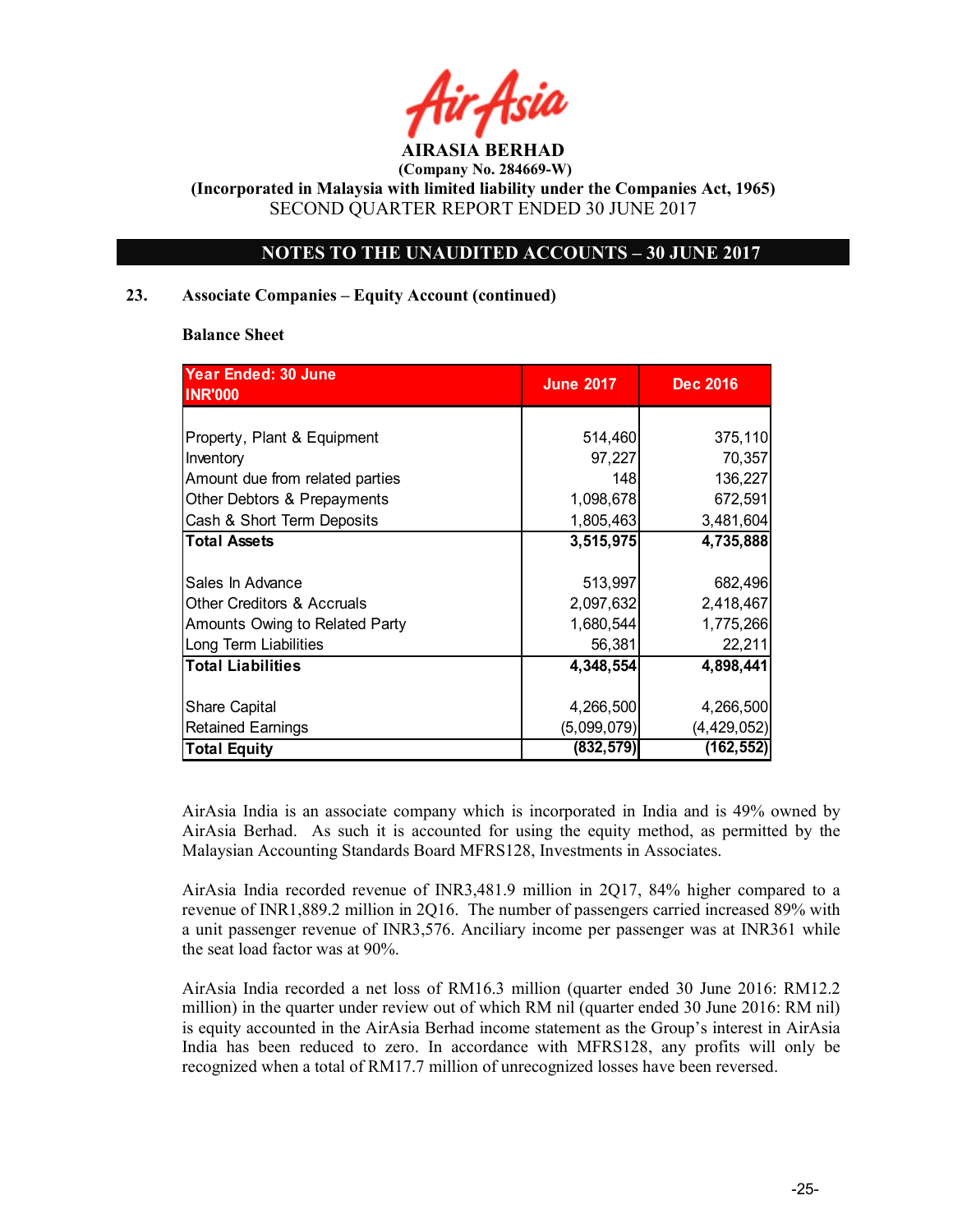

# NOTES TO THE UNAUDITED ACCOUNTS – 30 JUNE 2017

## 23. Associate Companies – Equity Account (continued)

#### iii) Associate Company – AirAsia Japan Co., Ltd ("AirAsia Japan")

AirAsia Japan is an associate company which is incorporated in Japan and is 49% owned by AirAsia Berhad. AirAsia Japan has yet to launch its services in Japan. AirAsia Japan recorded a net loss of RM42.2 million (quarter ended 30 June 2016: RM39.5 million) in the quarter under review of which RM20.7 million (quarter ended 30 June 2016: RM19.3 million) is equity accounted in the financial statements of AirAsia Berhad.

# 24. Variation of results against preceding quarter

The Group had a net profit of RM139.9 million for the quarter under review. This is RM444.3 million lower compared to the net profit of RM584.2 million in the immediately preceding quarter ended 31 March 2017.

#### 25. Commentary on prospects

The Group is projected to achieve an average load factor of 88% in the third quarter of 2017 based on the existing forward booking trend.

In order to better serve the growing demand in the region, the Group is also planning to increase an additional 22 planes through a combination of finance and operating leases in the second half of 2017. This will be one of the fastest pace of expansion in the last few years, made possible due to the favorable competitive and operating environment of aviation in Asia.

For the remaining quarters of 2017, we remain optimistic as we continue to observe strong demand across most sectors coupled with a stable fuel price and foreign exchange environment.

In Thailand, load factor in the third quarter of 2017 is forecast to be 85% based on existing forward booking trend. TAA will focus on leveraging on the existing strength of AirAsia network and strengthening its marketing activities on China and India routes in the remaining quarters of 2017.

In India, the forecast load factor for the third quarter of 2017 is at 86%. For the remaining quarters of 2017, AirAsia India will remain focused on building a footprint in the Indian domestic market with the introduction of new routes and frequency increases.

The Board remains positive for the prospects of the Group in 2017 and is optimistic that the 2017 results may be better than 2016 barring any unforeseen circumstances.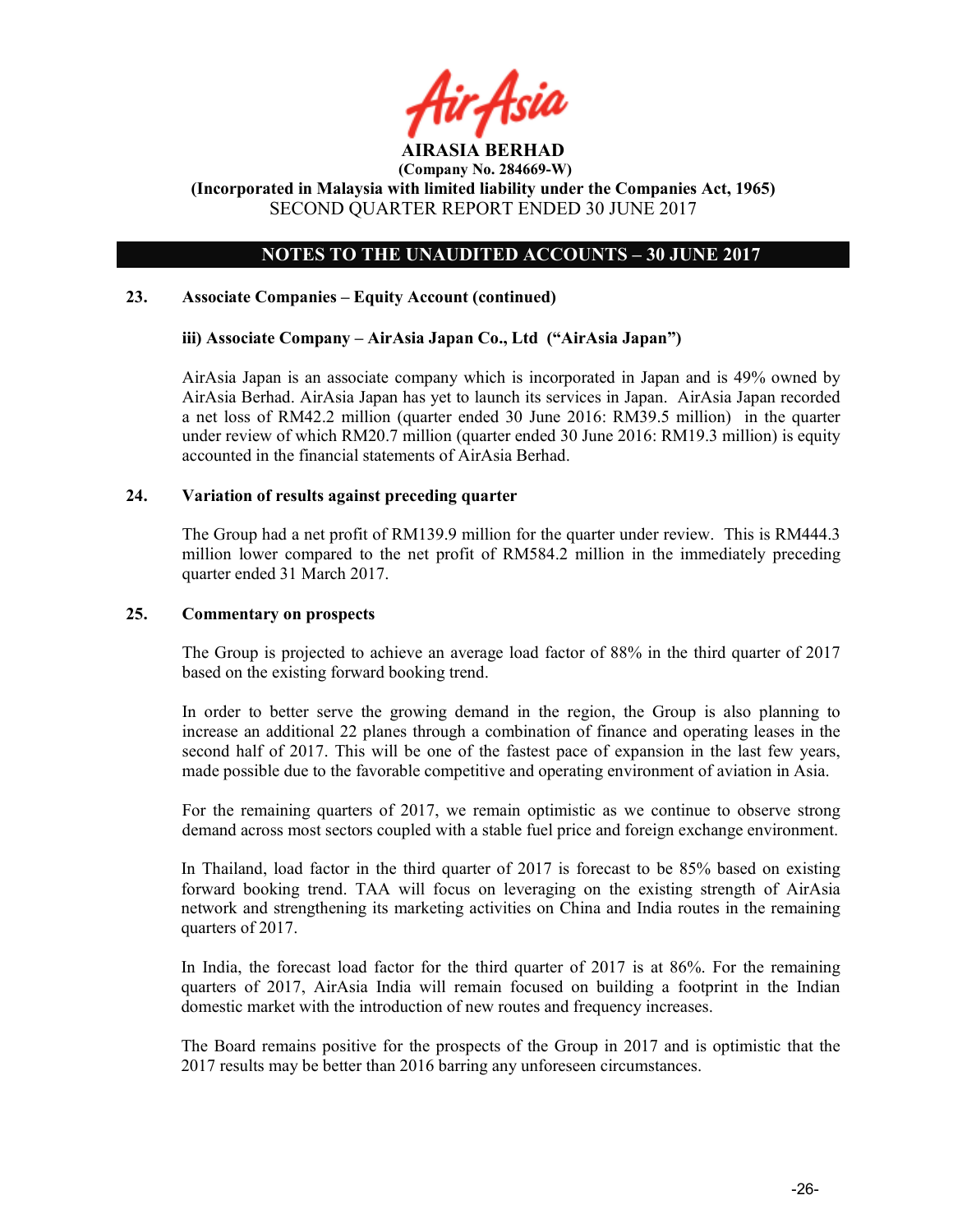# NOTES TO THE UNAUDITED ACCOUNTS – 30 JUNE 2017

## 26. Profit forecast

No profit forecast has been issued.

# 27. Finance income/(costs)

|                                   | Group                              |                                           |                                   |                                   |
|-----------------------------------|------------------------------------|-------------------------------------------|-----------------------------------|-----------------------------------|
| All figures in RM'000             | Quarter<br><b>Ended</b><br>30/6/17 | <b>Quarter</b><br><b>Ended</b><br>30/6/16 | <b>Period</b><br>ended<br>30/6/17 | <b>Period</b><br>ended<br>30/6/16 |
| <b>Finance income</b>             |                                    |                                           |                                   |                                   |
| Interest income from:             |                                    |                                           |                                   |                                   |
| - amounts due from associates     |                                    | 7,282                                     |                                   | 14,961                            |
| - deposits with licensed banks    | 6,946                              | 4,767                                     | 15,867                            | 11,988                            |
| Discounting on deposits and non-  |                                    |                                           |                                   |                                   |
| current payables and others       | 5,834                              | 6,412                                     | 15,954                            | 10,485                            |
|                                   | 12,780                             | 18,461                                    | 31,821                            | 37,434                            |
| <b>Finance costs</b>              |                                    |                                           |                                   |                                   |
| <b>Bank borrowings</b>            | (127, 295)                         | (127, 719)                                | (263, 661)                        | (259, 237)                        |
| Amortisation of premiums for      |                                    |                                           |                                   |                                   |
| interest rate caps                | (4,355)                            | (2,307)                                   | (8,746)                           | (4, 643)                          |
| Bank facilities and other charges | (2,267)                            | (2,341)                                   | (4, 423)                          | (3,103)                           |
|                                   | (133, 917)                         | (132, 367)                                | (276, 830)                        | (266,983)                         |
|                                   |                                    |                                           |                                   |                                   |
| Net cost                          | (121, 137)                         | (113,906)                                 | (245,009)                         | (229, 549)                        |
|                                   |                                    |                                           |                                   |                                   |
| Foreign exchange gains/(losses)   |                                    |                                           |                                   |                                   |
| - realized                        | 8,763                              | (31,061)                                  | 12,946                            | (34, 641)                         |
| - unrealized                      | 103,383                            | (126, 833)                                | 184,011                           | 474,545                           |
| - fair value movement recycled    |                                    |                                           |                                   |                                   |
| from cash flow hedge reserve      | (56,303)                           | 2,353                                     | (84,248)                          | 56,151                            |
|                                   | 55,843                             | (155, 541)                                | 112,709                           | 496,055                           |

#### 28. Income tax expense

IAA participated in the Indonesia Tax Amnesty Program, where in accordance with the Amnesty Program, IAA shall no longer be liable for any tax liability prior to Year 2016, whilst the existing deferred tax asset in IAA's books prior to Year 2016 will also no longer be deductible against future profits.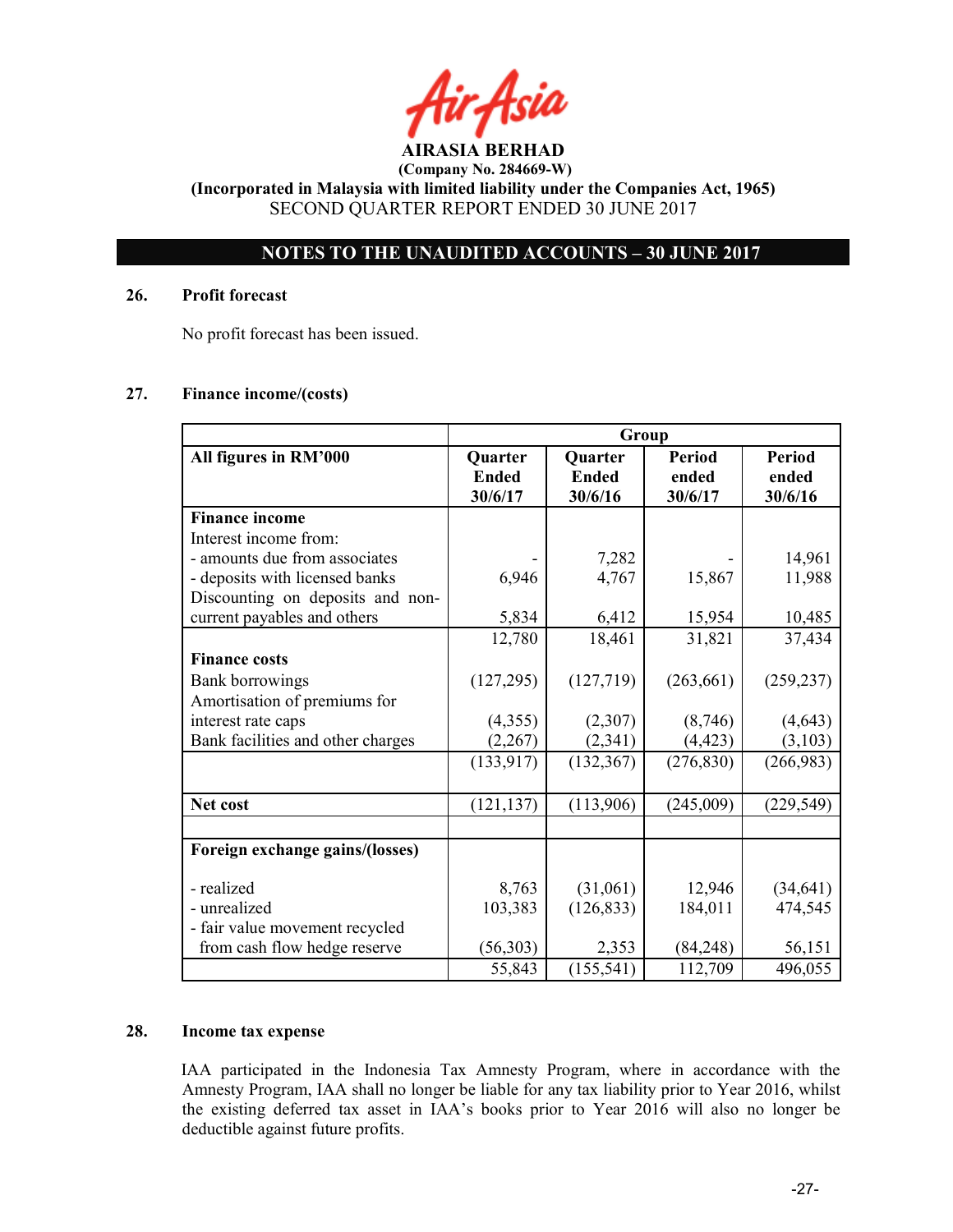

# NOTES TO THE UNAUDITED ACCOUNTS – 30 JUNE 2017

#### 28. Income tax expense (continued)

As a result, IAA has reversed IDR134.4 billion (approximately RM44 million) tax payable during current quarter as current tax credit and charged out IDR647.2 billion (approximately RM212 million) deferred tax asset in relation to periods prior to 2016 during the quarter.

#### 29. Unquoted investments and properties

Further to the announcement dated 19 April 2017, there are no further updates on the investment in Touristly Travel Sdn. Bhd.

#### 30. Quoted investments and properties

There was no purchase or disposal of quoted securities for the quarter under review and financial period to date.

### 31. Intangible assets

Arising from the consolidation of the associates as stated in Note 1 above, the Group recognised intangible assets amounting to RM198.5 million Under MFRS 3, Business Combinations, the initial recognition on business combination is measured at fair value of net identifiable assets and liabilities. The Group is currently undertaking a purchase price allocation which shall be completed within one year from the deemed acquisition date.

#### 32. Receivables and prepayments

|                                | As at<br>30/6/2017<br><b>RM'000</b> | As at<br>31/12/2016<br><b>RM'000</b> |
|--------------------------------|-------------------------------------|--------------------------------------|
| Non-current:                   |                                     |                                      |
| Prepayments                    | 1,207,162                           | 1,100,731                            |
| Deposits and other receivables | 193,552                             | 332,323                              |
|                                | 1,400,714                           | 1,433,054                            |
| Current:                       |                                     |                                      |
| Trade and other receivables    | 358,754                             | 436,624                              |
| Prepayments                    | 677,542                             | 615,899                              |
| Deposits                       | 85,357                              | 35,134                               |
|                                | 1,121,653                           | 1,087,657                            |

Prepayments include advances for the purchases of fuel and prepaid engine maintenance to the service provider.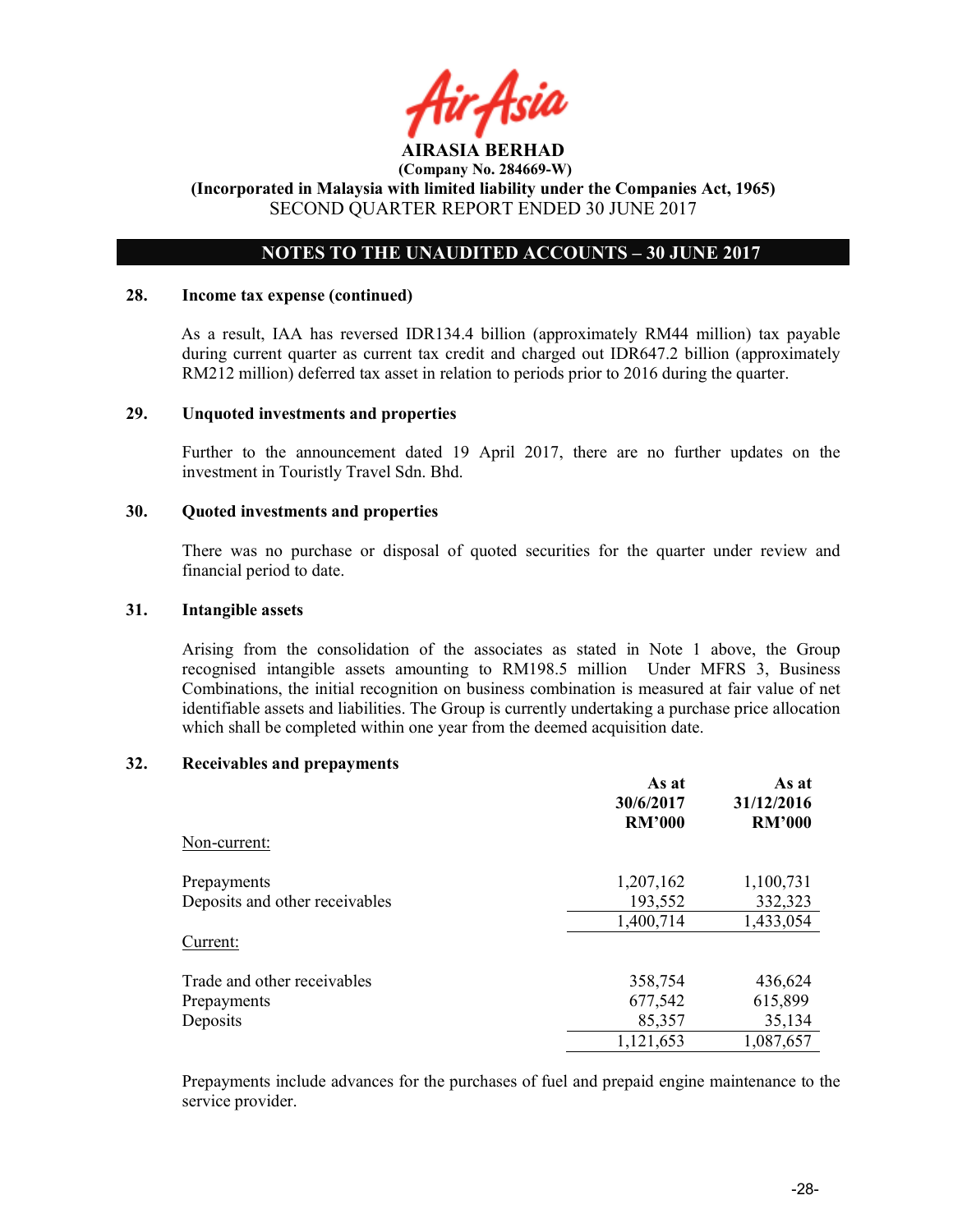AIRASIA BERHAD

# NOTES TO THE UNAUDITED ACCOUNTS – 30 JUNE 2017

#### 33. Amounts due from associates

| Non-current:       | As at<br>30/6/2017<br><b>RM'000</b> | As at<br>31/12/2016<br><b>RM'000</b> |
|--------------------|-------------------------------------|--------------------------------------|
| Aircraft financing |                                     | 344,861                              |
| Current:           |                                     |                                      |
| Aircraft financing |                                     | 93,859                               |
| Others             | 165,825                             | 417,587                              |
|                    | 165,825                             | 511,446                              |

Amounts due from associates in the prior financial year included balances due from PT Indonesia AirAsia ("IAA") and AirAsia Inc. Group. These amount have been eliminated in the current financial period following the consolidation of these entities effective 1 January 2017. The amount due from associate for aircraft financing in financial year 2016 was wholly in relation to IAA for the financing of aircraft purchase.

# 34. Derivative financial instruments

The fair value of derivative financial instruments is determined in accordance with FRS139 "Financial Instruments: Recognition and Measurement"

(i) Forward Foreign Exchange Contracts

As at 30 June 2017, the Group has hedged approximately 57% of the USD dollar liabilities of its aircraft into Malaysia Ringgit ("RM") via Cross-Currency Swaps and Foreign Currency Swaps for aircraft deployed in Malaysia.

(ii) Interest Rate Hedging

As at 30 June 2017, the Group has entered into interest rate hedging transactions to hedge against fluctuations in the US\$ Libor on its existing aircraft financing for aircraft delivery from 2005 to 2017.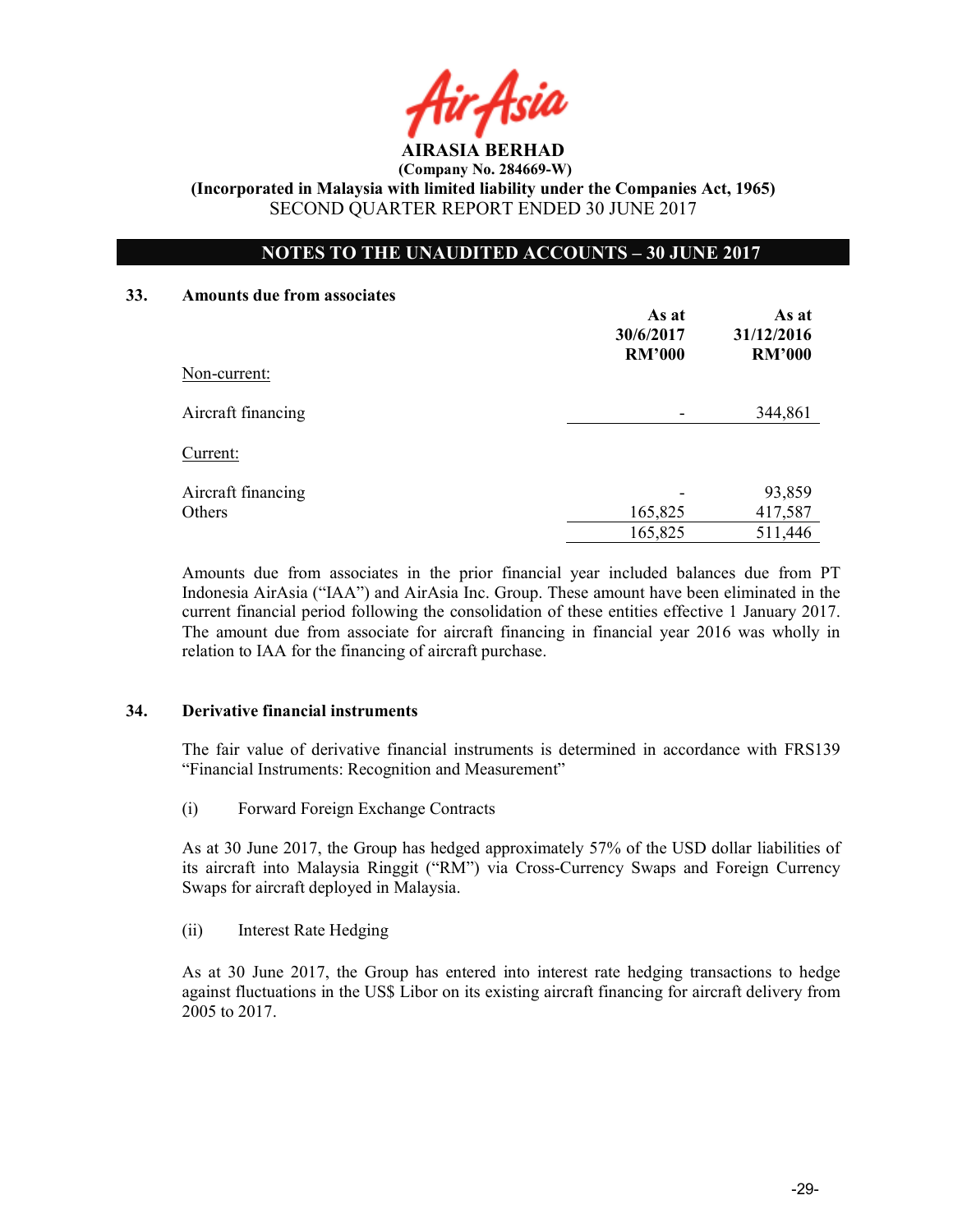

# NOTES TO THE UNAUDITED ACCOUNTS – 30 JUNE 2017

# 34. Derivative financial instruments (continued)

(i) Fuel Hedging

As at 30 June 2017, the Group has entered into Brent options, Brent swaps, and Crack swaps which represents up to 78% of the Group's total budgeted fuel consumption for year 2017 and 15% for the first half of 2018.

| <b>Type of derivatives</b>       | <b>Notional Value</b><br>as at 30/06/2017 | <b>Fair Value</b><br>as at 30/06/2017<br><b>Assets/(Liabilities)</b> |
|----------------------------------|-------------------------------------------|----------------------------------------------------------------------|
| (i) Fuel contract                | Barrels (million)                         | RM (million)                                                         |
| - less than 1 year               | 4.89                                      | (24.30)                                                              |
| - 1 year to 3 years              |                                           |                                                                      |
| <b>Total</b>                     | 4.89                                      | (24.30)                                                              |
| (ii) Interest rate contracts     | RM (million)                              | RM (million)                                                         |
| - less than 1 year               |                                           |                                                                      |
| - 1 year to 3 years              | 809.08                                    | (29.62)                                                              |
| - more than 3 years              | 2,805.66                                  | (109.29)                                                             |
| <b>Total</b>                     | 3,614.74                                  | (138.91)                                                             |
| (iii) Foreign currency contracts | RM (million)                              | RM (million)                                                         |
| - less than 1 year               | 322.30                                    | 15.31                                                                |
| - 1 year to 3 years              | 743.44                                    | 240.89                                                               |
| - more than 3 years              | 1,150.24                                  | 403.41                                                               |
| <b>Total</b>                     | 2,215.98                                  | 659.61                                                               |

The related accounting policies, cash requirements of the derivatives, risks associated with the derivatives and policies to mitigate those risks are unchanged since the last financial year.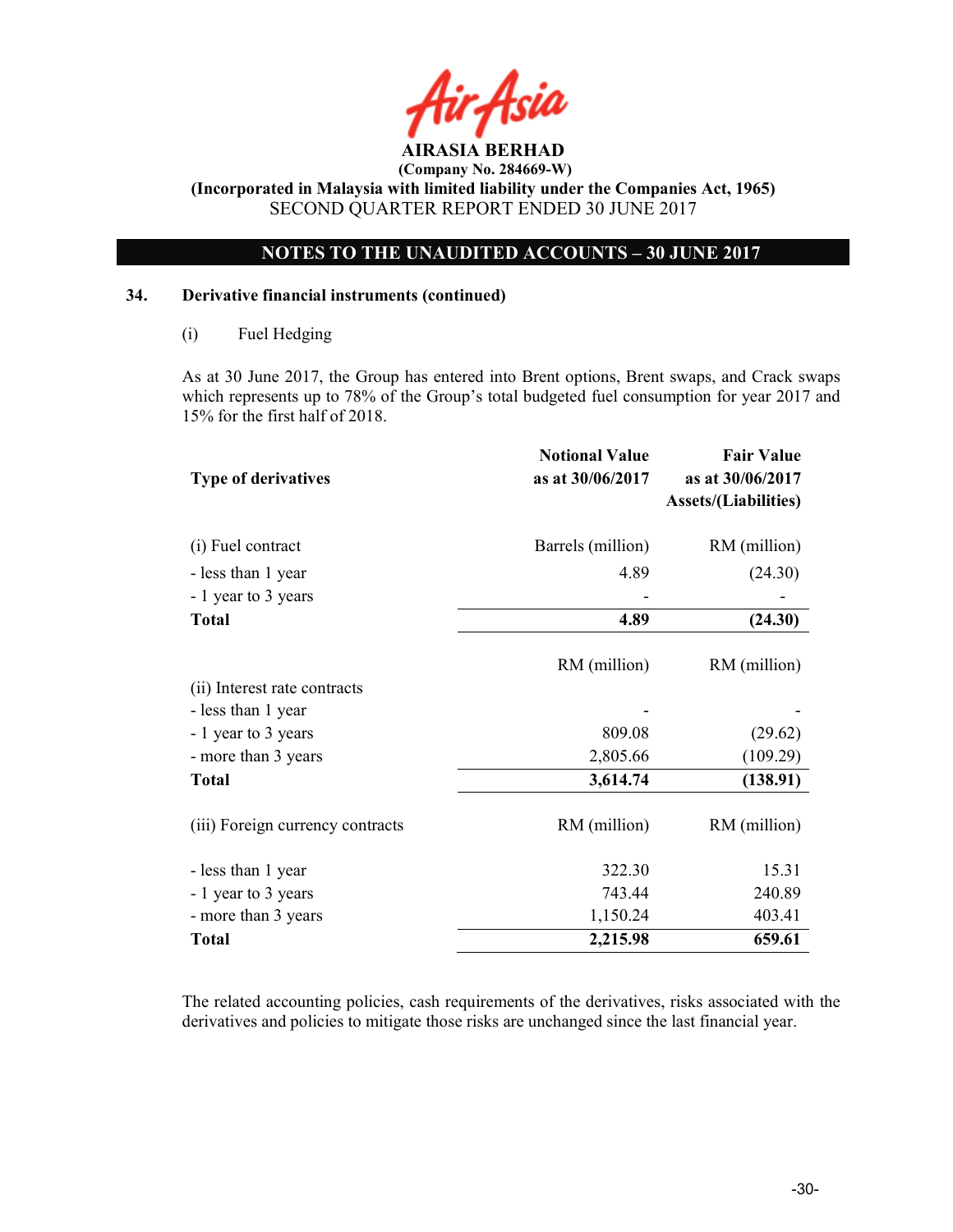AIRASIA BERHAD

 (Company No. 284669-W) (Incorporated in Malaysia with limited liability under the Companies Act, 1965)

SECOND QUARTER REPORT ENDED 30 JUNE 2017

# NOTES TO THE UNAUDITED ACCOUNTS – 30 JUNE 2017

# 35. Trade and other payables

|                                | As at<br>30/6/2017<br><b>RM'000</b> | As at<br>31/12/2016<br><b>RM'000</b> |
|--------------------------------|-------------------------------------|--------------------------------------|
| Non-current:                   |                                     |                                      |
| Aircraft maintenance provision | 390,332                             | 413,195                              |
| Trade and other payables       | 1,345,592                           | 1,116,098                            |
|                                | 1,735,924                           | 1,529,293                            |
| Current:                       |                                     |                                      |
| Trade payables                 | 244,160                             | 377,128                              |
| Accrual for fuel               | 122,060                             | 112,300                              |
| Collateral for derivatives     | 236,367                             | 355,040                              |
| Other payables and accruals    | 1,118,521                           | 1,037,715                            |
|                                | 1,721,108                           | 1,882,183                            |

Other payables and accruals include accruals for operational expenses and passenger service charge payable to airport authorities.

#### 36. Borrowings and debt securities

|                   | As at<br>30/6/2017<br><b>RM'000</b> | As at<br>31/12/2016<br><b>RM'000</b> |
|-------------------|-------------------------------------|--------------------------------------|
| Short term:       |                                     |                                      |
| Secured           | 1,518,570                           | 1,444,203                            |
| Unsecured         | 524,599                             | 501,000                              |
| Long term:        |                                     |                                      |
| Secured           | 7,728,706                           | 8,633,939                            |
| Unsecured         |                                     |                                      |
| <b>Total Debt</b> | 9,771,875                           | 10,579,142                           |
|                   |                                     |                                      |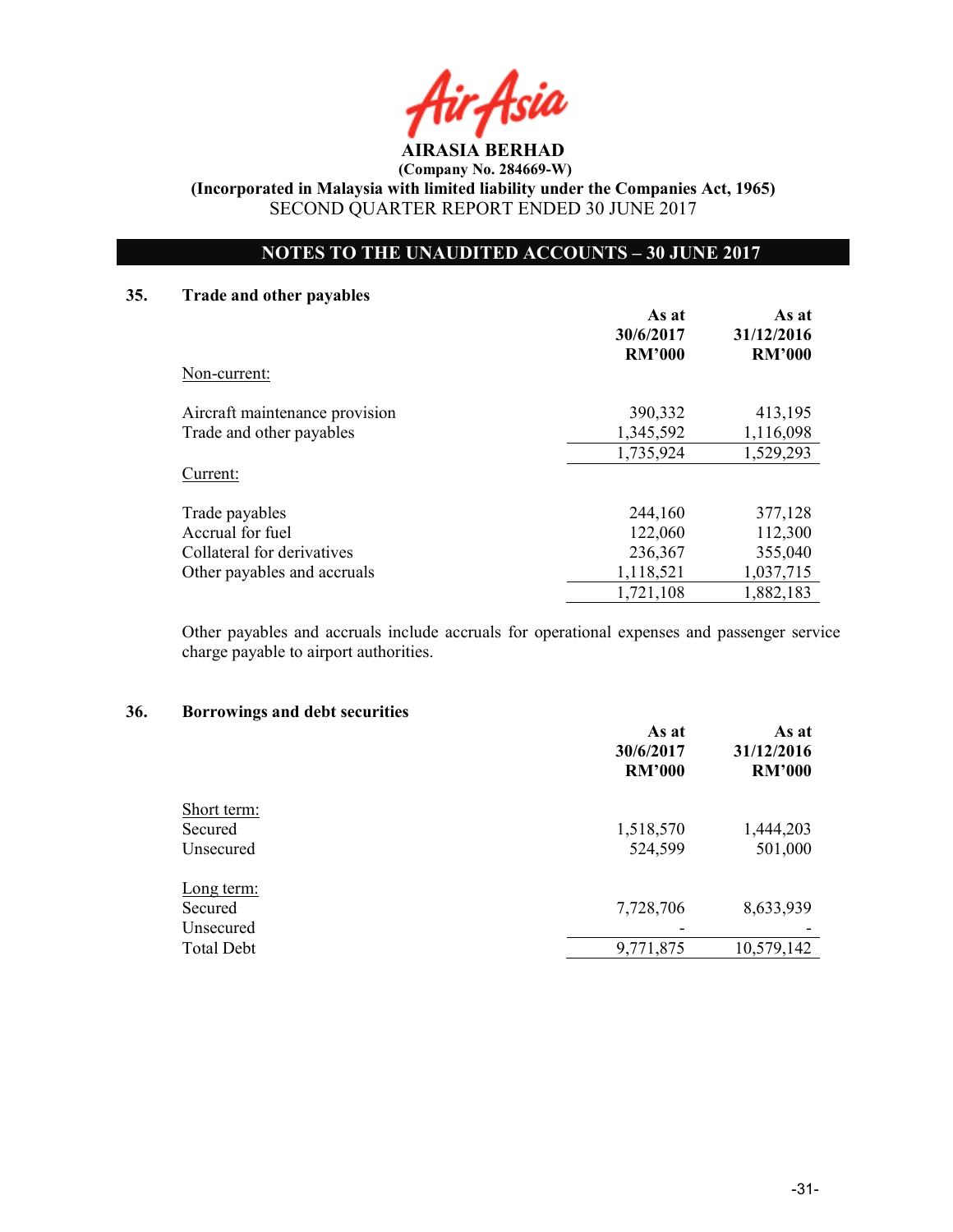AIRASIA BERHAD

# NOTES TO THE UNAUDITED ACCOUNTS – 30 JUNE 2017

# 36. Borrowings and debt securities (continued)

The currency profile of borrowings is as follows:

|                  | As at<br>30/6/2017<br><b>RM'000</b> | As at<br>31/12/2016<br><b>RM'000</b> |
|------------------|-------------------------------------|--------------------------------------|
| Ringgit Malaysia | 783,270                             | 1,059,435                            |
| <b>US Dollar</b> | 8,431,561                           | 9,135,546                            |
| Euro             | 164,982                             | 179,853                              |
| Singapore Dollar | 197,063                             | 204,308                              |
| Philippine Peso  | 194,999                             |                                      |
|                  | 9,771,875                           | 10,579,142                           |

The term loans, finance lease liabilities (Ijarah) and commodity murabahah finance are for the purchase of aircraft, spare engines and working capital purposes. The repayment terms of term loans and finance lease liabilities (Ijarah) and commodity murabahah finance are on a quarterly or semi-annually basis.

The maturity period of non-current borrowing is 12 years and below. The Company has substantially hedged its foreign exchange exposure through foreign exchange contracts as explained in Note 33 (i).

Total borrowings include secured liabilities of the Group of RM9.2 billion. These are secured by the following:

- (a) Assignment of rights under contract with Airbus over each aircraft;
- (b) Assignment of insurance of each aircraft; and
- (c) Assignment of airframe and engine warranties of each aircraft.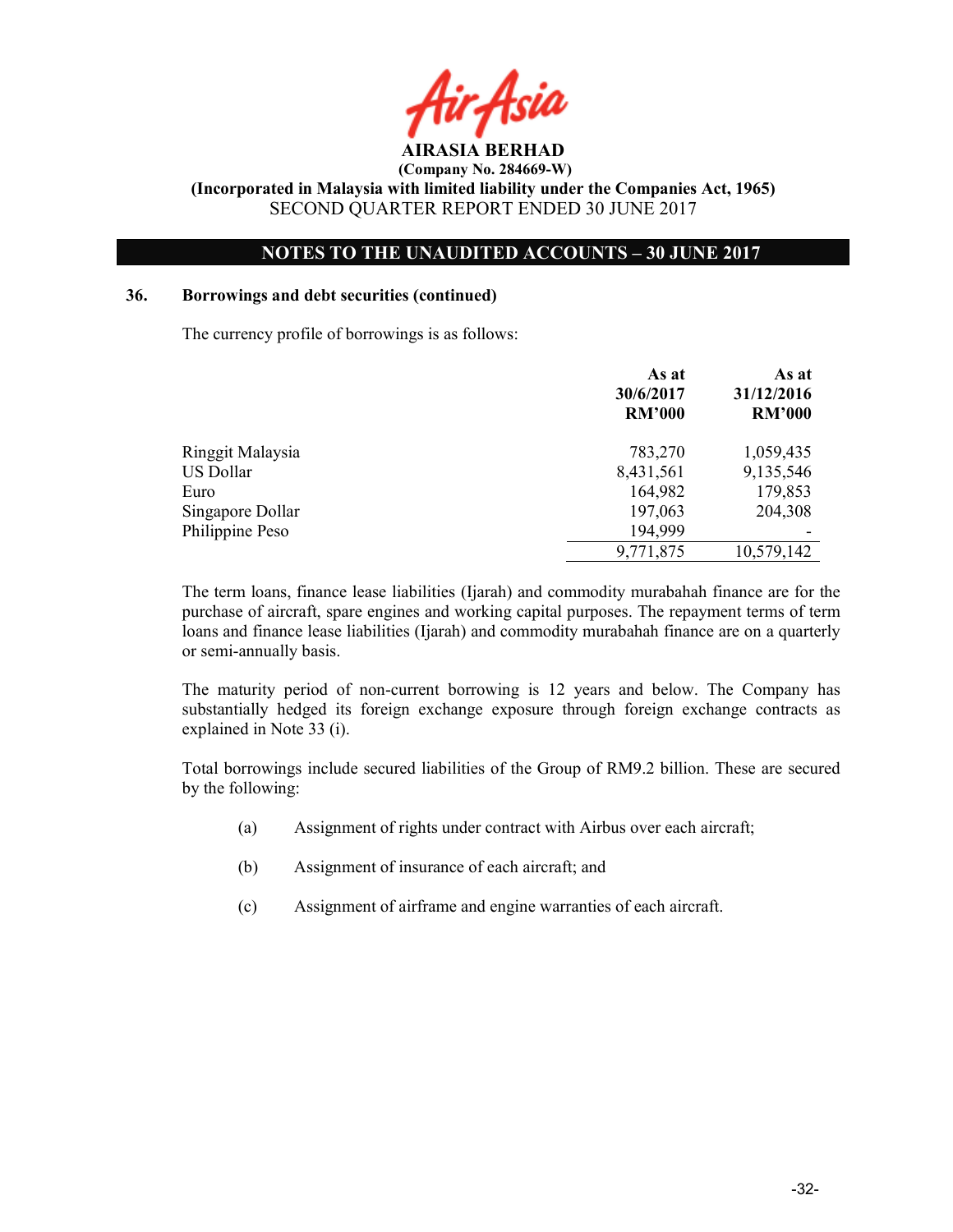

# NOTES TO THE UNAUDITED ACCOUNTS – 30 JUNE 2017

# 37. Fair value estimation (continued)

The carrying amounts of cash and cash equivalents, trade and other current assets, and trade and other liabilities approximate their respective fair values due to the relatively short-term maturity of these financial instruments. The table below analyses financial instruments carried at fair value, by valuation method.The different levels have been defined as follows:

- Quoted prices (unadjusted) in active markets for identical assets or liabilities (Level1).
- Inputs other than quoted prices included within level 1 that are observable for the asset or liability, either directly (that is, as prices) or indirectly (that is, derived from prices) (Level 2).
- Inputs for the asset or liability that are not based on observable market data (that is, Unobservable inputs) (Level 3).

The following tables presents the Group's assets and liabilities that are measured at fair value at 30 June 2017 and 31 December 2016:

|                                                       | Level 1<br><b>RM'mil</b> | Level <sub>2</sub><br><b>RM'mil</b> | Level 3<br><b>RM'mil</b> | Total<br><b>RM'mil</b> |
|-------------------------------------------------------|--------------------------|-------------------------------------|--------------------------|------------------------|
| 30 June 2017                                          |                          |                                     |                          |                        |
| <b>Assets</b>                                         |                          |                                     |                          |                        |
| Financial assets at fair value through profit or loss |                          |                                     |                          |                        |
| - Trading derivatives                                 |                          | 217                                 |                          | 217                    |
| Derivatives used for hedging                          |                          | 486                                 |                          | 486                    |
| Available-for-sale financial assets                   |                          |                                     |                          |                        |
| - Equity securities                                   | 362                      |                                     | 5                        | 367                    |
| <b>Total Assets</b>                                   | 362                      | 702                                 | 5                        | 1,069                  |
| <b>Liabilities</b>                                    |                          |                                     |                          |                        |
| Financial assets at fair value through profit or loss |                          |                                     |                          |                        |
| - Trading derivatives                                 |                          | 83                                  |                          | 83                     |
| Derivatives used for hedging                          |                          | 84                                  |                          | 84                     |
| <b>Total Liabilities</b>                              | ÷                        | 167                                 | $\blacksquare$           | 167                    |
| 31 December 2016                                      |                          |                                     |                          |                        |
| <b>Assets</b>                                         |                          |                                     |                          |                        |
| Financial assets at fair value through profit or loss |                          |                                     |                          |                        |
| - Trading derivatives                                 |                          | 425                                 |                          | 425                    |
| Derivatives used for hedging                          |                          | 1,108                               |                          | 1,108                  |
| Available-for-sale financial assets                   |                          |                                     |                          |                        |
| - Equity securities                                   | 351                      |                                     | 6                        | 357                    |
| <b>Total Assets</b>                                   | 351                      | 1,533                               | 6                        | 1,890                  |
| Liabilities                                           |                          |                                     |                          |                        |
| Financial assets at fair value through profit or loss |                          |                                     |                          |                        |
| - Trading derivatives                                 |                          | 147                                 |                          | 147                    |
| Derivatives used for hedging                          |                          | 449                                 |                          | 449                    |
| <b>Total Liabilities</b>                              |                          | 596                                 |                          | 596                    |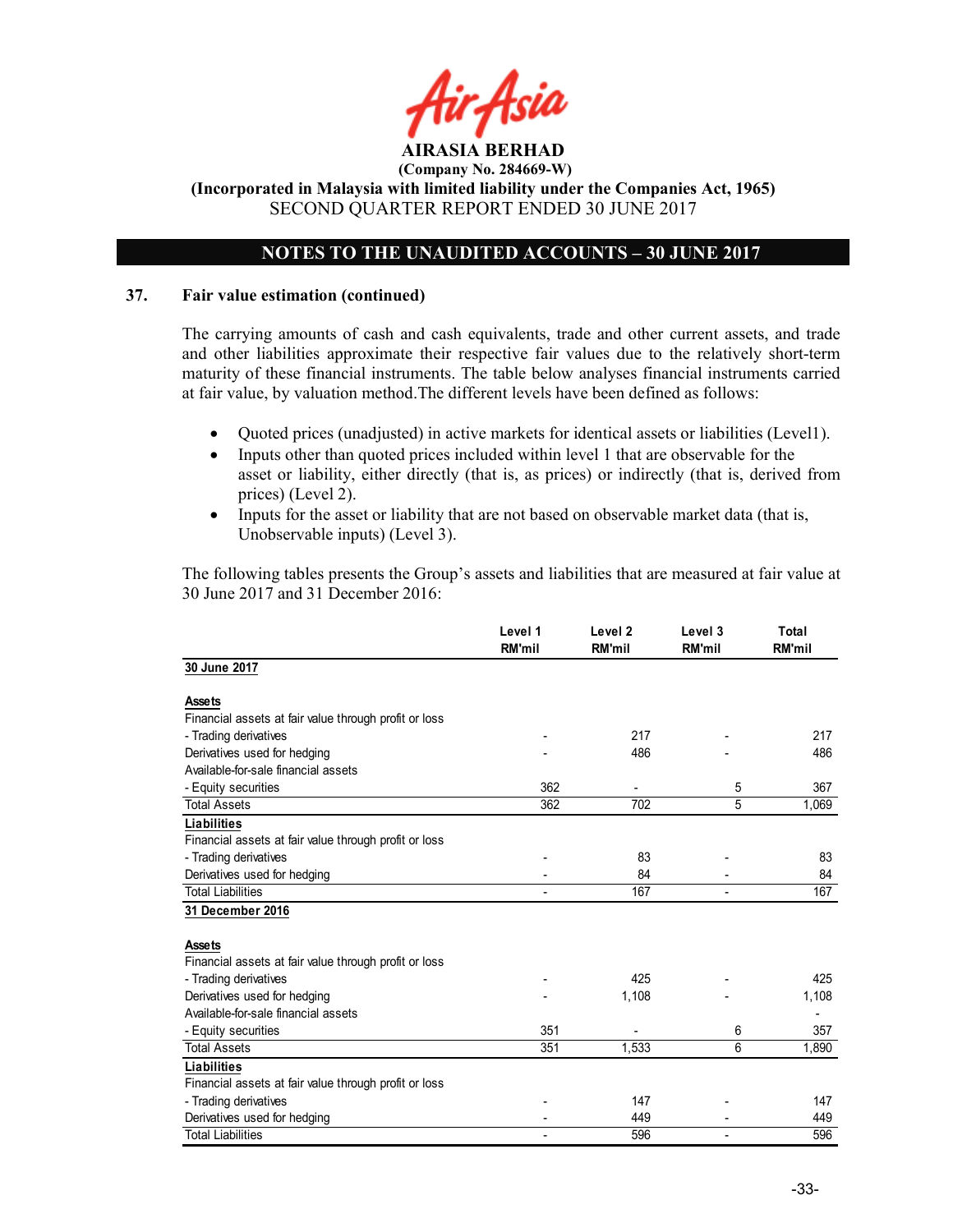

# NOTES TO THE UNAUDITED ACCOUNTS – 30 JUNE 2017

#### 37. Fair value estimation (continued)

Financial instruments are classified as Level 1 if their value is observable in an active market. Such instruments are valued by reference to unadjusted quoted prices for identical assets or liabilities in active markets where the quoted prices is readily available, and the price represents actual and regularly occurring market transactions. An active market is one in which transactions occur with sufficient volume and frequency to provide pricing information on an on-going basis. These would include actively traded listed equities and actively exchangetraded derivatives.

Where fair value is determined using unquoted market prices in less active markets or quoted prices for similar assets and liabilities, such instruments are generally classified as Level 2. In cases where quoted prices are generally not available, the Group then determines fair value based upon valuation techniques that use as inputs, market parameters including but not limited to yield curves, volatilities and foreign exchange rates. The majority of valuation techniques employ only observable market data and so reliability of the fair value measurement is high. These would include certain bonds, government bonds, corporate debt securities, repurchase and reverse purchase agreements, loans, credit derivatives, certain issued notes and the Group's over the counter ("OTC") derivatives.

Financial instruments are classified as Level 3 if their valuation incorporates significant inputs that are not based on observable market data (unobservable inputs). Such inputs are generally determined based on observable inputs of a similar nature, historical observations on the level of the input or other analytical techniques. This category includes private equity investments, certain OTC derivatives (requiring complex and unobservable inputs such as correlations and long dated volatilities) and certain bonds.

# 38. Material litigation

As at 29 August 2017, there was no material litigation against the Group.

#### 39. Proposed dividend

The Board has declared an Interim Single-Tier Dividend of 12 sen per share for the financial year ending 31 December 2017.